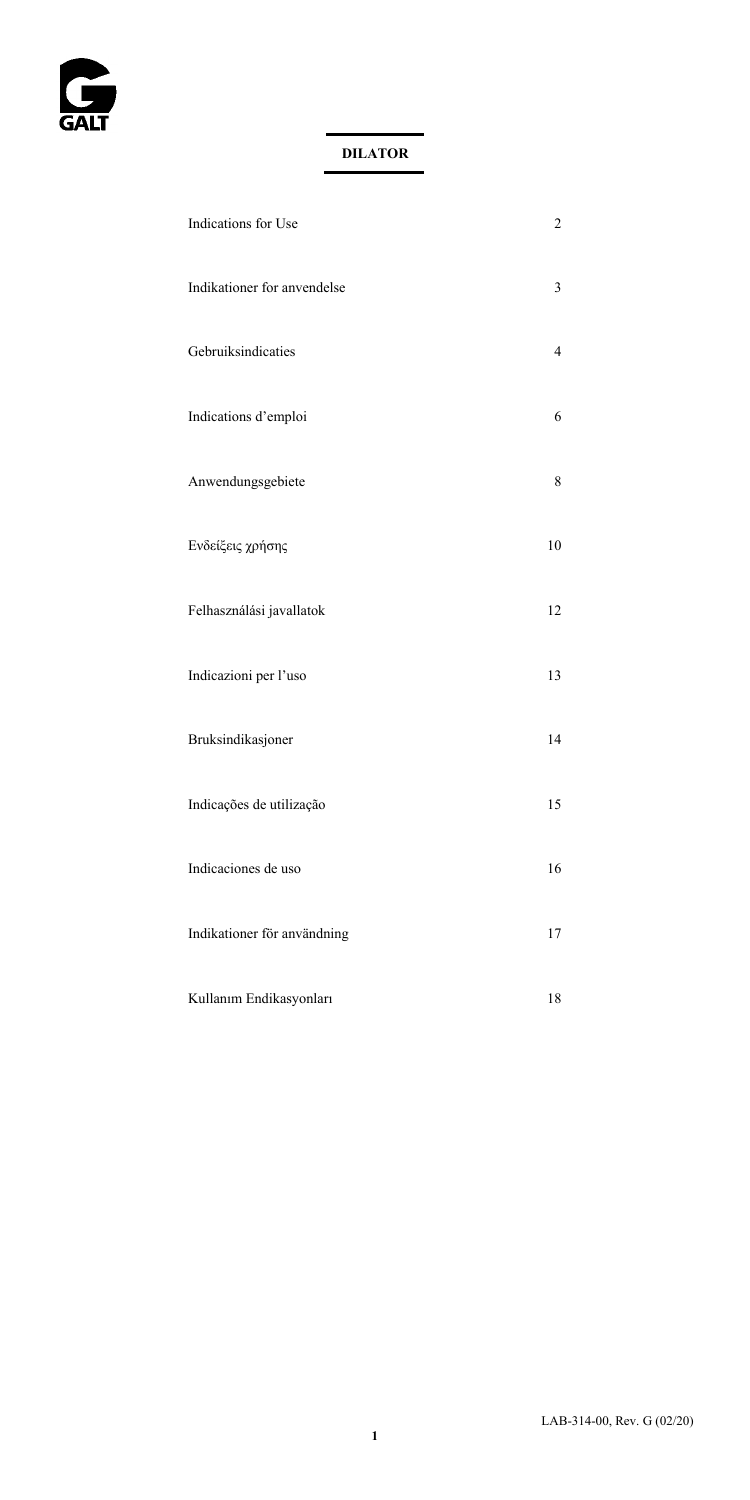

#### **DILATOR**

#### **Indications for Use:**

These dilators are used for the percutaneous introduction of guidewires into the peripheral vasculature.

#### **Intended Patient Population and Group:**

For use on both adult and adolescent groups. The specific target patient population is dependent on the delivered device.

#### **Device Description:**

The dilator introducer consists of a tipped radiopaque tube with a molded hub that accepts up to a .038 inch. guidewires

#### **Contraindications:**

Use of the dilator is contraindicated if the patient has a known or suspected obstruction in the vessel. There is increased risk of pneumothorax for the patient who has severe chronic lung disease. Poor healing may result in the patient who has had irradiation to the anterior chest.

#### **Potential Complications:**

The potential complications related to the use of the dilator include, but are not limited to the following: Air embolism, device embolism, device dislodgement, pneumothorax, vein thrombosis, hematoma formation, hemothorax, vessel erosion, trauma to vessels, sepsis.

#### **Precautions:**

Store in a dry, dark, cool place. Do not use if package is open or damaged. Inspect all components prior to use.

#### **USA CAUTION**

#### **Federal (USA) law restricts this device to sale by or on the order of a physician.**

#### **Cautions:**

- This procedure should only be performed by professionals thoroughly trained in this procedure.
- If resistance is met when advancing or withdrawing the guidewire through the needle, determine the cause by fluoroscopy and correct before continuing with the procedure.
- Do not attempt to use a guidewire over the maximum diameter specified on the package label.
- Individual patient anatomy and physician technique may require procedural variations.
- Insertion into artery may cause excessive bleeding and/or other complications.
- Any serious incident in relation to this device should be reported to the manufacturer and the competent authority established in the user and/or patient's Member State.

## **Warnings:**

- Do not alter this device in any way.
- Do not use alcohol, acetone or solutions containing these agents. These solutions may affect the properties of the plastic components resulting in degradation of the device.
- Do not reuse this device.
- Do not withdraw guidewire through metal needles; guidewire may shear or unravel.
- Do not resterilize.

#### **USE STERILE TECHNIQUE.** A suggested procedure:

- 1. Peel open package and place contents on sterile field.<br>Preparation and drape in area of anticipated puncture sit
- 2. Prep skin and drape in area of anticipated puncture site as desired.<br>3. Distend the vessel of choice following standard hospital practice
- Distend the vessel of choice following standard hospital practice for venipuncture. The vein will be much easier to locate if the patient is well hydrated.
- 4. Insert needle into vessel. The needle position should be verified by observing venous blood return.
- 5. The angle of the needle should be adjusted depending on the patient's build: shallow in a thin person, deeper in a heavyset person.
- 6. Aspirate the puncture needle using the syringe.<br>
Remove the syringe and insert soft tip of the q
- Remove the syringe and insert soft tip of the guidewire through the introducer needle into the vessel. Advance guidewire to required depth. Leave an appropriate amount of guidewire exposed. At no time should the guidewire be advanced or withdrawn when resistance is met. Determine the cause of resistance before proceeding. Fluoroscopic verification of the guidewire position is suggested.
- 8. Hold guidewire in place and remove introducer needle. Do not withdraw the guidewire back into the cannula as this may result in separation of the guidewire. The cannula should be removed first. **Caution: If the guidewire must be withdrawn while the needle is inserted, remove both the**
- **needle and wire as a unit to prevent the needle from damaging or shearing the guidewire.** 9. Thread the dilator over the guidewire.
- 10. Advance the dilator with a twisting motion over the guidewire and into the vessel, to dilate tissue in vessel. Fluoroscopic observation may be advisable. Attaching a clamp or hemostat to the proximal end of the guidewire will prevent inadvertently advancing the guidewire entirely into the patient.
- 11. Slowly withdraw and remove the dilator, while holding the guidewire in position and insert catheter or over guidewire.
- 12. Remove guidewire leaving catheter in position.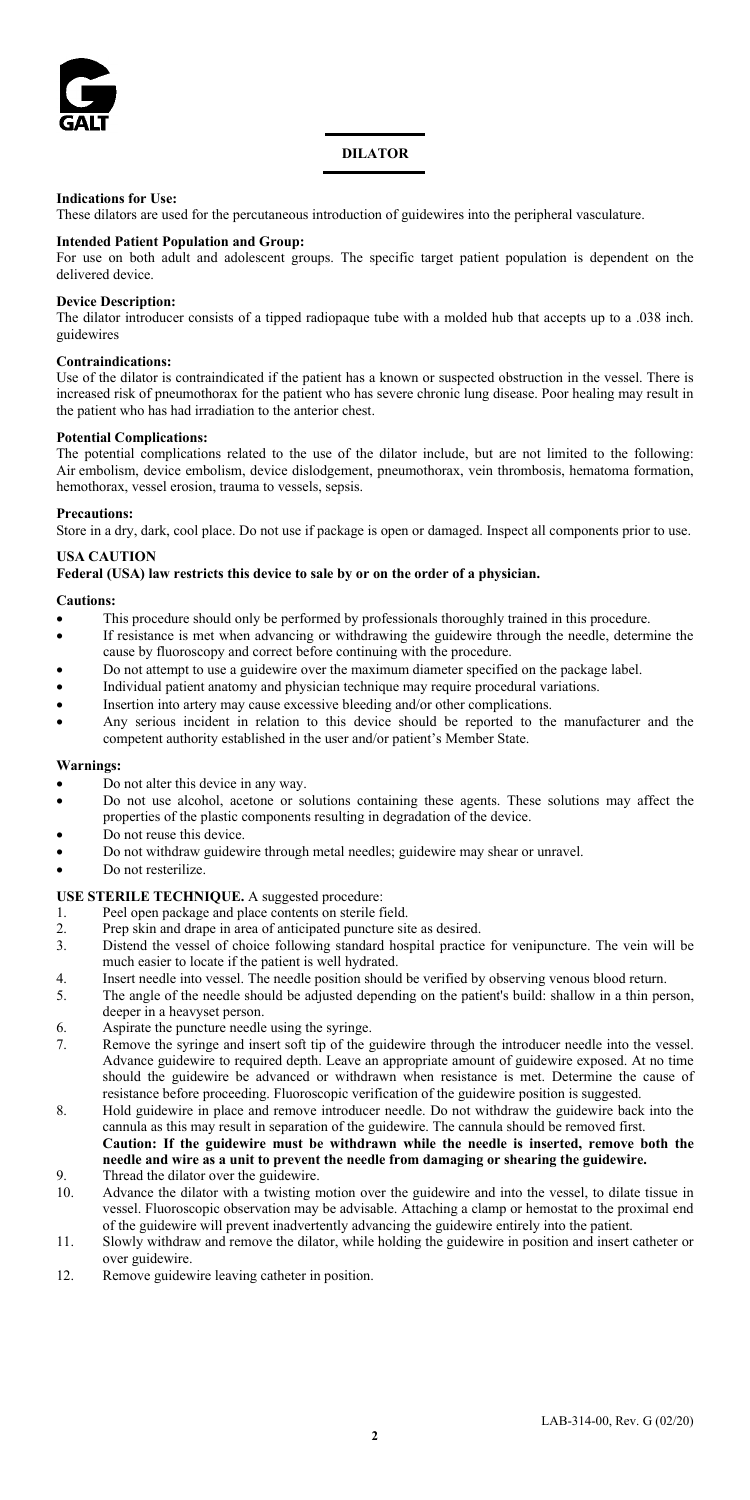

#### **Indikationer for anvendelse:**

Disse dilatatorer anvendes til perkutan indføring af ledetrådei den perifere vaskulatur.

**Tilsigtet patientpopulation og -gruppe:** Til anvendelse på både voksen- og teenagegrupper. Den specifikke målpatientpopulation afhænger af den leverede anordning.

## **Beskrivelse af anordningen:**

Dilatatorintroduceren består af et røntgenfast rør med spids og en overformet muffe, der kan rumme op til 0,097 cm.

## **Kontraindikationer:**

Brug af dilatatoren er kontraindiceret, hvis patienten har en kendt eller formodet obstruktion i karret.

#### **Mulige komplikationer:**

Mulige komplikationer forbundet med anvendelse af dilatatoren omfatter, men er ikke begrænset til følgende: luftemboli, anordningsemboli, løsrivelse af anordningen, pneumothorax, venetrombose, hematomdannelse, hemothorax, karerosion, kartraume, sepsis.

#### **Sikkerhedsforanstaltninger:**

Opbevares tørt, mørkt og køligt. Må ikke anvendes, hvis emballagen er åbnet eller beskadiget. Kontrollér alle komponenter inden brugen.

## **BEMÆRKNING VEDR. USA**

**Ifølge amerikansk lovgivning (USA) må denne anordning kun sælges af eller på ordination af en læge.**

#### **Forholdsregler:**

- Denne procedure må kun udføres af sundhedspersonale med grundig øvelse i denne procedure.
- Hvis der mødes modstand ved fremføringen eller tilbagetrækningen af ledetråden gennem nålen, skal årsagen fastslås gennem fluoroskopi og afhjælpes, før proceduren fortsættes.
- Forsøg ikke at anvende en ledetråd større end den maks. diameter, der er angivet på emballageetiketten.
- De enkelte patienters anatomi og lægens teknik kan kræve proceduremæssige variationer.
- Indføring i en arterie kan forårsage kraftig blødning og/eller andre komplikationer.
- Enhver alvorlig hændelse i relation til denne anordning skal rapporteres til producenten og den kompetente myndighed i brugerens og/eller patientens geografiske område.

#### **Advarsler:**

- Denne anordning må ikke ændres på nogen måde.
- Brug ikke alkohol, acetone eller opløsninger, som indeholder disse stoffer. Sådanne opløsninger kan påvirke plastkomponenternes egenskaber og medføre nedbrydning af anordningen.
- Anordningen må ikke genanvendes.
- Træk ikke ledetråden tilbage gennem metalnåle. Ledetråden kan blive klippet over eller trævle op.
- Må ikke resteriliseres.

#### **BRUG STERIL TEKNIK.** Foreslået fremgangsmåde:

- 1. Åbn emballagen, og anbring indholdet på det sterile område.
- 2. Klargør huden og afdækningsområdet for det tilsigtede punktursted efter ønske.<br>2. Distendér det valgte kar i henhold til hospitalets standardpraksis for venepu
- Distendér det valgte kar i henhold til hospitalets standardpraksis for venepunktur. Venen vil være meget lettere at lokalisere, hvis patienten er velhydreret.
- 4. Indfør en nål i karret. Nålpositionen skal kontrolleres ved at holde øje med veneblodstilbageløbet.
- 5. Nålens vinkel skal indstilles afhængigt af patientens kropsbygning: overfladisk ved en tynd person og dybere ved en kraftig person.
- 6. Sug punkturnålen vha. sprøjten.
- 7. Fjern sprøjten og indfør den bløde spids på ledetråden gennem introducernålen og ind i karret. Før ledetråden til den ønskede dybde. Lad en passende mængde ledetråd være blotlagt. Ledetråden må på intet tidspunkt føres frem eller trækkes tilbage, når der mødes modstand. Fastslå årsagen til modstanden, før der fortsættes. En fluoroskopisk kontrol af ledetrådens position tilrådes.
- 8. Hold ledetråden på plads, og fjern introducernålen. Træk ikke ledetråden tilbage og ind i kanylen, da dette kan føre til, at ledetråden skilles ad. Kanylen skal fjernes først.

#### **Forsigtig: Hvis ledetråden skal trækkes tilbage, mens nålen sidder i, skal nålen og tråden fjernes som en enhed for at forebygge, at nålen beskadiger ledetråden eller klipper den over.** 9. Træk dilatatoren over ledetråden.

- 
- 10. Før dilatatoren over ledetråden med en drejende bevægelse og ind i karret, for at dilatere væv i beholderen. Fluoroskopisk observation tilrådes. Ved at sætte en klemme eller arterieklemme på den proksimale ende af ledetråden forhindres det, at ledetråden utilsigtet føres helt ind i patienten.
- 11. Træk langsomt dilatatoren tilbage og fjern den, mens ledetråden holdes i rette position, og indsæt kateter over ledetråden.
- 12. Fjern ledetråden, og lad kateteret forblive i positionen.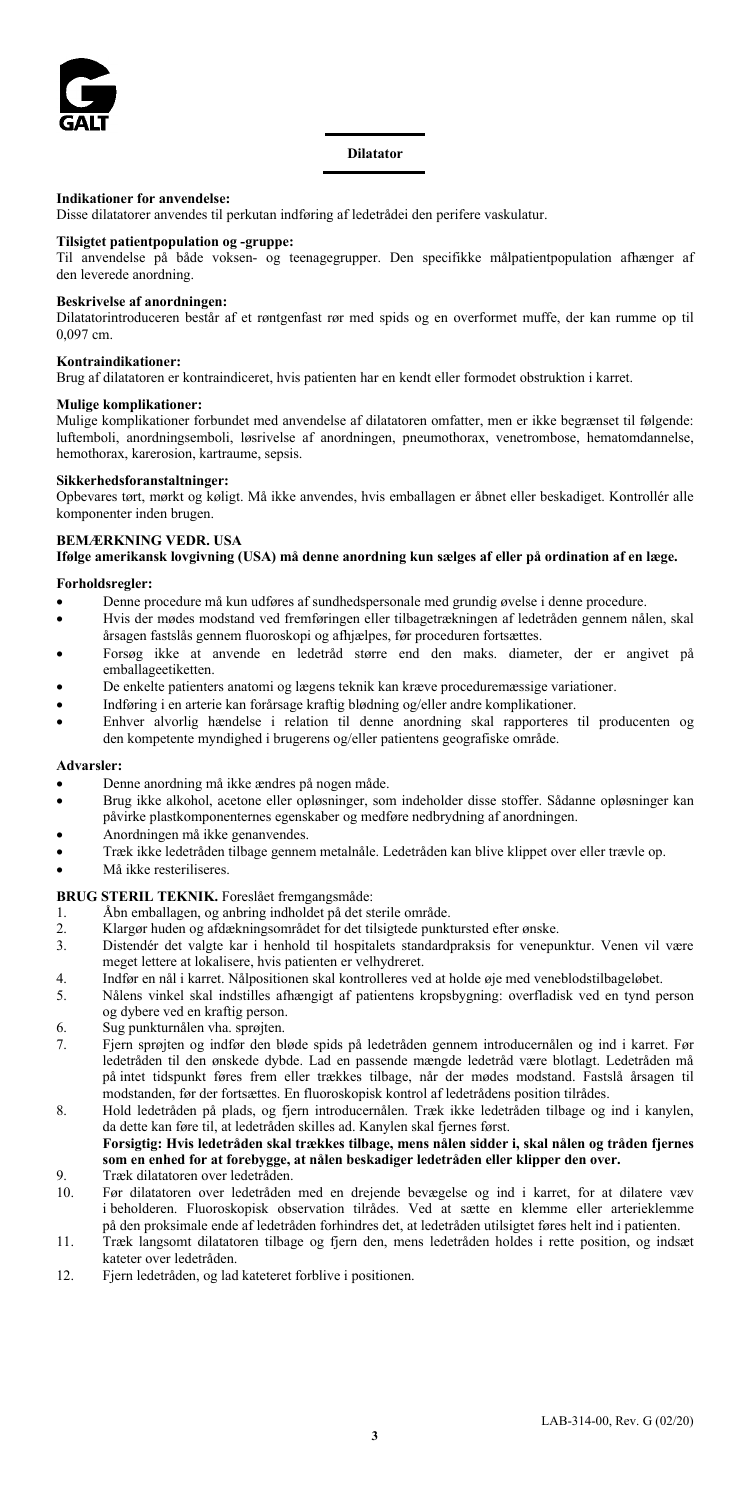

## **Gebruiksindicaties:**

Deze dilatators worden gebruikt voor de percutane inbrenging van voerdraden in het perifere vaatstelsel.

## **Beoogde patiëntenpopulatie en -groep:**

Voor gebruik op volwassen en adolescente groepen. De specifieke doelpopulatie van patiënten is afhankelijk van het geleverde hulpmiddel.

## **Beschrijving hulpmiddel:**

De dilatatorintroducer bestaat uit een radiopake slang met tip en een gegoten hub voor maximaal 0,097 cm.

#### **Contra-indicaties:**

Het gebruik van de dilatator is gecontra-indiceerd als de patiënt een bekende of vermoede obstructie in het bloedvat heeft.

#### **Mogelijke complicaties:**

De mogelijke complicaties met betrekking tot het gebruik van de dilatator omvatten, maar zijn niet beperkt tot het volgende: luchtembolie, embolie in het hulpmiddel, losraken van het hulpmiddel, pneumothorax, trombose in de aderen, vorming van hematomen, hemothorax, erosie van het bloedvat, vaattrauma, sepsis.

#### **Voorzorgsmaatregelen:**

Op een droge, donkere, koele plaats bewaren. Niet gebruiken als de verpakking is geopend of beschadigd. Vóór gebruik alle onderdelen inspecteren.

## **WAARSCHUWING VS**

**De federale wetgeving van de Verenigde Staten staat de verkoop van dit product alleen toe door of op voorschrift van een arts.**

#### **Let op:**

- Deze procedure mag alleen worden uitgevoerd door deskundigen die een adequate training hebben gehad voor het uitvoeren van deze procedure.
- Als u weerstand voelt bij het opvoeren of terugtrekken van de voerdraad door de naald, gebruikt u fluoroscopie om de oorzaak vast te stellen en corrigeert u het probleem voordat u doorgaat met de procedure.
- Gebruik geen voerdraad met een grotere maximale diameter dan de maat die op het verpakkingslabel staat aangegeven.
- Door de anatomie van elke patiënt en de techniek van de arts kan het noodzakelijk zijn van de procedure af te wijken.
- Inbrenging in de slagader kan een overmatige bloeding en/of andere complicaties veroorzaken.
- Elk ernstig incident dat zich voordoet in verband met dit hulpmiddel moet gemeld worden aan de fabrikant en de bevoegde autoriteit in de lidstaat van de gebruiker en/of patiënt.

#### **Waarschuwingen:**

- U mag dit hulpmiddel op geen enkele wijze veranderen.
- Gebruik geen alcohol, aceton of oplossingen die deze middelen bevatten. Deze oplossingen tasten mogelijk de eigenschappen van de kunststof onderdelen aan, waardoor het hulpmiddel negatief wordt beïnvloed.
- U mag dit hulpmiddel niet hergebruiken.
- U mag de voerdraad niet door een metalen naald terugtrekken. De voerdraad kan ingesneden raken of kan rafelen.
- U mag dit product niet opnieuw steriliseren.

#### **GEBRUIK EEN STERIELE TECHNIEK.** Voorstel voor een procedure:

- 1. Trek de verpakking open en plaats de inhoud op het steriele veld.<br>2. Bereid de buid voor en dek het gebied van de voorgenomen punct
- 2. Bereid de huid voor en dek het gebied van de voorgenomen punctieplaats naar wens af.<br>Dilateer het gewenste bloedvat volgens de standaard ziekenbuismethode voor venanung
- 3. Dilateer het gewenste bloedvat volgens de standaard ziekenhuismethode voor venapuncties. De ader is veel gemakkelijker te vinden als de patiënt goed gehydrateerd is.
- 4. Breng de naald in het bloedvat in. Controleer de positie van de naald aan de hand van de veneuze terugstroom van bloed.
- 5. Pas de hoek van de naald aan het lichaam van de patiënt aan: oppervlakkig bij een magere patiënt, dieper bij een gezette patiënt.
- 6. Aspireer de punctienaald met de injectiespuit.
- 7. Verwijder de injectiespuit en breng de zachte tip van de voerdraad via de introducernaald in het bloedvat in. Voer de voerdraad op tot de vereiste diepte. Laat een passende lengte van de voerdraad uitsteken. U mag de voerdraad nooit opvoeren of terugtrekken wanneer u weerstand voelt. Stel de oorzaak van de weerstand vast voordat u doorgaat. We raden aan de positie van de voerdraad onder fluoroscopie te controleren.
- 8. Houd de voerdraad op zijn plaats en verwijder de introducernaald. Trek de voerdraad niet terug in de canule, omdat de voerdraad hierdoor kan splijten. Verwijder eerst de canule.

#### **Let op: Als de voerdraad moet worden teruggetrokken terwijl de naald is ingebracht, verwijdert u zowel de naald als de voerdraad om te voorkomen dat de naald de voerdraad beschadigt of insnijdt.**

- 9. Breng de dilatator over de voerdraad aan.<br>10. Voer de dilatator met een draaiende bewe
- 10. Voer de dilatator met een draaiende beweging op over de voerdraad en in het bloedvat, om het weefsel in het bloedvat te verwijden. We raden aan deze procedure onder fluoroscopie te observeren. Breng een klem of vaatklem aan het proximale uiteinde van de voerdraad aan om te voorkomen dat de voerdraad onbedoeld volledig in de patiënt wordt opgevoerd.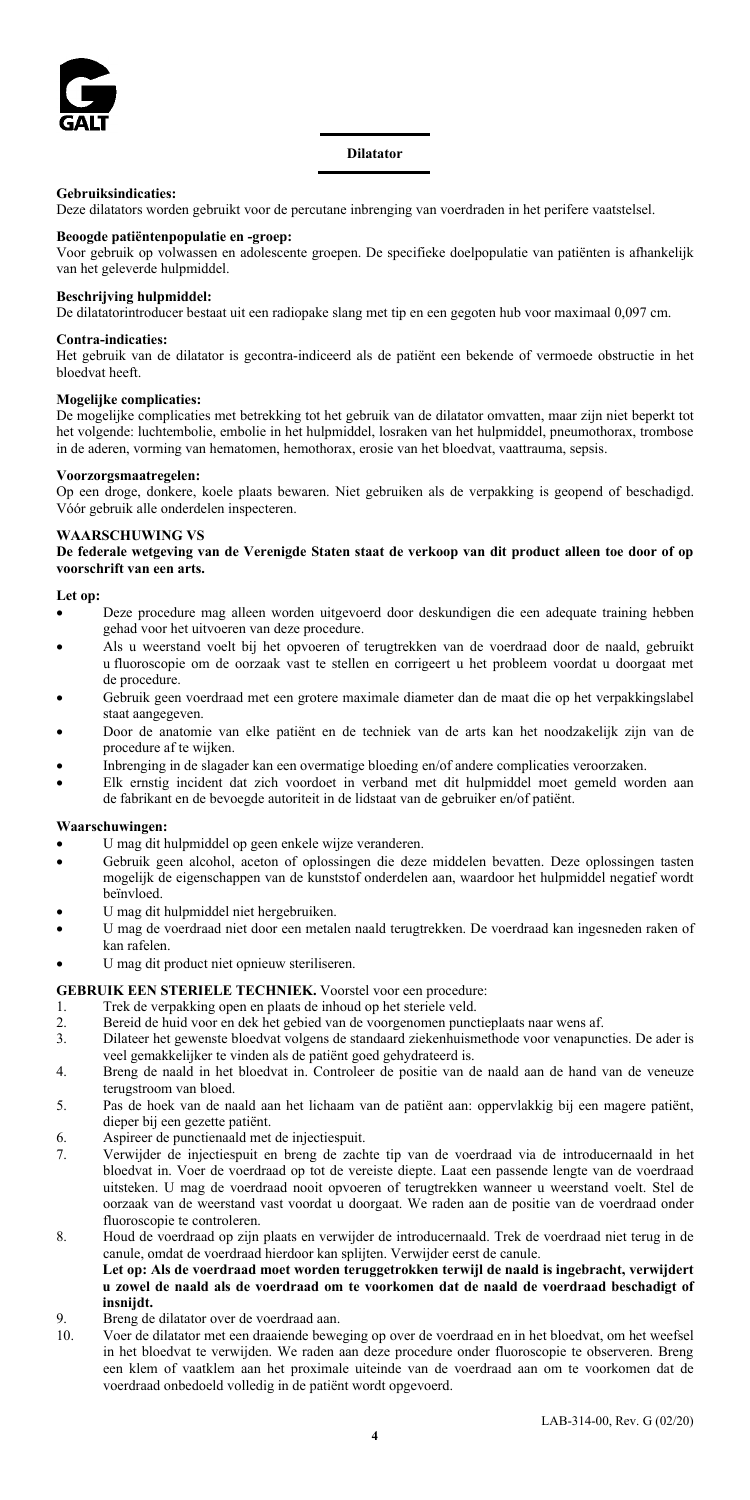

- 11. Trek de dilatator voorzichtig terug en verwijder deze terwijl u de voerdraad op zijn plaats houdt en breng de katheter in over de voerdraad. 12. Verwijder de voerdraad en laat de katheter in deze positie zitten.
-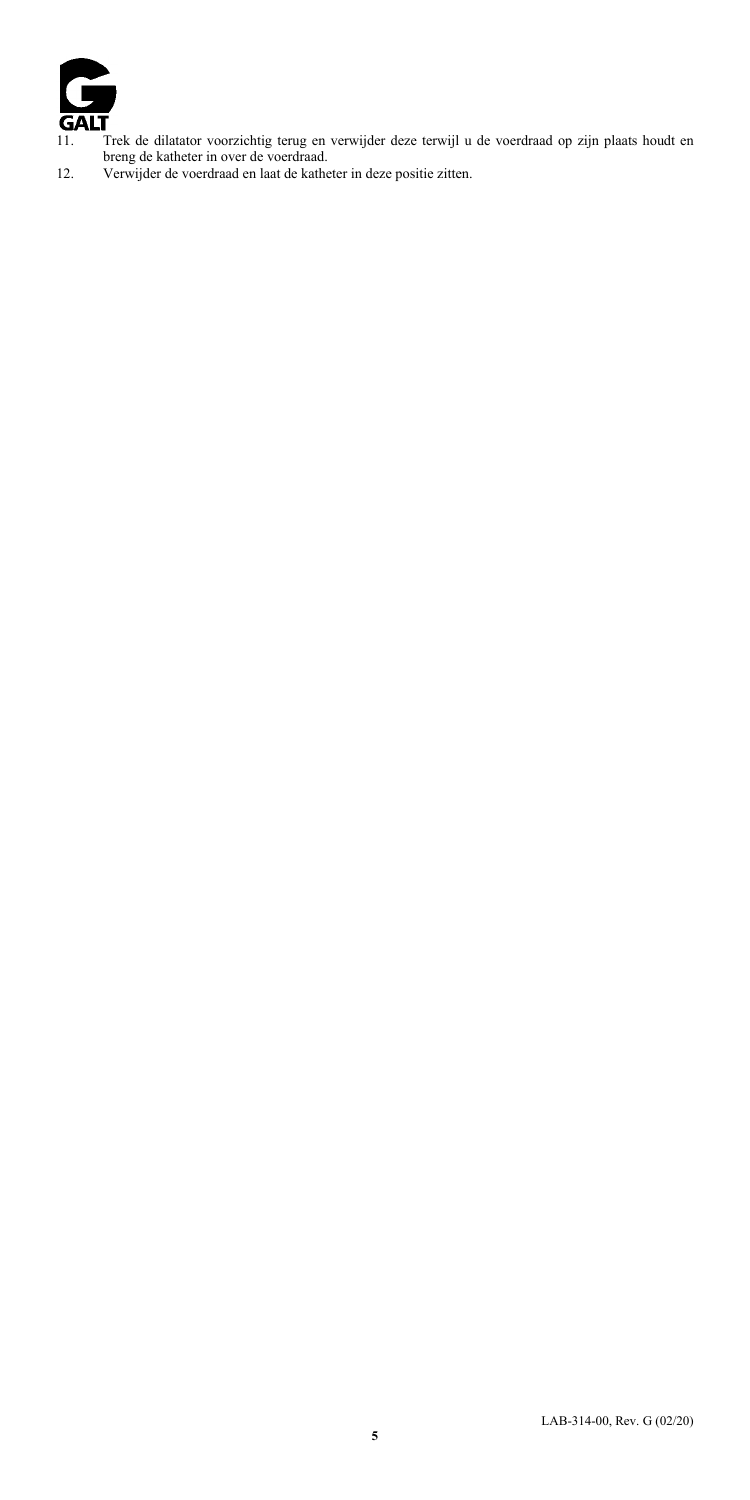

#### **Dilatateur**

#### **Indications d'emploi :**

Ces dilatateurs sont utilisés pour l'introduction percutanée de fils-guides dans le système vasculaire périphérique.

#### **Population et groupe de patients visés :**

Pour une utilisation dans des groupes d'adultes et d'adolescents. La population de patients cible spécifique dépend du dispositif fourni.

#### **Description du dispositif :**

L'introducteur du dilatateur se compose d'un tube radio-opaque embouté avec un capuchon moulé qui accepte jusqu'à 0,097 cm.

#### **Contre-indications :**

L'utilisation du dilatateur est contre-indiquée chez les patients présentant une obstruction connue ou présumée dans le vaisseau.

#### **Risques de complications :**

Les complications potentielles liées à l'utilisation du dilatateur incluent notamment : embolie gazeuse, embolie au niveau du dispositif, délogement du dispositif, pneumothorax, thrombose veineuse, formation d'hématome, hémothorax, érosion vasculaire, traumatisme vasculaire, septicémie.

#### **Précautions :**

Conserver dans un endroit sec, sombre et frais. Ne pas utiliser si l'emballage est ouvert ou endommagé. Inspecter tous les composants avant utilisation.

#### **MISE EN GARDE DESTINÉE AUX ÉTATS-UNIS**

**Selon la loi fédérale des États-Unis, ce dispositif ne peut être vendu que par des médecins ou sur prescription de ces derniers.**

#### **Mises en garde :**

- Seuls les professionnels compétents et dûment formés pour réaliser cette intervention sont autorisés à la réaliser.
- Si de la résistance se fait sentir lors de la progression ou du retrait du fil-guide à travers l'aiguille, déterminer la cause de celle-ci par radioscopie et y remédier avant de poursuivre.
- Ne pas tenter d'utiliser un fil-guide dont le diamètre dépasse le diamètre maximal indiqué sur l'étiquette de l'emballage.
- Les procédures peuvent varier en fonction de l'anatomie de chaque patient et de la technique utilisée par les médecins.
- Une insertion dans une artère peut provoquer un saignement excessif et/ou d'autres complications.
- Tout incident grave lié à ce dispositif doit être signalé au fabricant et à l'autorité compétente établie dans l'État membre de l'utilisateur et/ou du patient.

#### **Avertissements :**

- Ne pas modifier ce dispositif de quelque manière que ce soit.
- Ne pas utiliser d'alcool, d'acétone ni de solutions qui contiennent ces agents. Ces solutions peuvent modifier les propriétés des composants en plastique et provoquer ainsi la dégradation du dispositif.
- Ne pas réutiliser ce dispositif.
- Ne pas retirer le fil-guide à l'aide d'aiguilles métalliques, sous peine de le casser ou de le détordre.
- Ne pas restériliser.

# **APPLIQUER UNE TECHNIQUE DE STÉRILISATION.** Voici une procédure recommandée :<br>1. Ouvrir l'emballage et placer le contenu sur un champ stérile.

- 1. Ouvrir l'emballage et placer le contenu sur un champ stérile.<br>2. Préparer la neau et couvrir la zone du site de ponction prévue
- Préparer la peau et couvrir la zone du site de ponction prévue comme il se doit.
- 3. Distendre le vaisseau cible conformément à la pratique standard de l'hôpital en matière de ponction veineuse. La veine est plus facile à localiser si le patient est bien hydraté.
- 4. Introduire l'aiguille dans le vaisseau. Il est indispensable de vérifier la position de l'aiguille en observant le retour de sang veineux.
- 5. L'angle formé par l'aiguille doit être ajusté en fonction de la silhouette du patient : étroit pour une personne mince, plus large pour une personne plus charpentée.
- 6. Aspirer l'aiguille de ponction à l'aide de la seringue.
- 7. Retirer la seringue et insérer l'extrémité souple du fil-guide à travers l'aiguille introductrice dans le vaisseau. Faire progresser le fil-guide jusqu'à la profondeur requise. Laisser une longueur de filguide suffisante apparente. Si une résistance se fait sentir, interrompre immédiatement la progression ou le retrait du fil-guide. Déterminer la cause de cette résistance avant de poursuivre. Il est recommandé de contrôler la position du fil-guide par radioscopie.
- 8. Maintenir le fil-guide en place et retirer l'aiguille introductrice. Ne pas retirer le fil-guide en le rétractant dans la canule au risque de le détacher. Il faut d'abord retirer la canule. **Mise en garde : si le retrait du fil-guide doit avoir lieu alors que l'aiguille est insérée, retirer** 
	- **conjointement l'aiguille et le fil comme un tout pour éviter que l'aiguille n'endommage ou ne casse le fil-guide.**
- 9. Enfiler le dilatateur sur le fil-guide.
- 10. Avancer le dilatateur d'un mouvement de torsion sur le fil-guide et dans le vaisseau, pour dilater les tissus dans le vaisseau. Une visualisation par radioscopie est recommandée. Il est recommandé de fixer un clamp ou une pince hémostatique à l'extrémité proximale du fil-guide pour empêcher la progression accidentelle du fil-guide entier dans le corps du patient.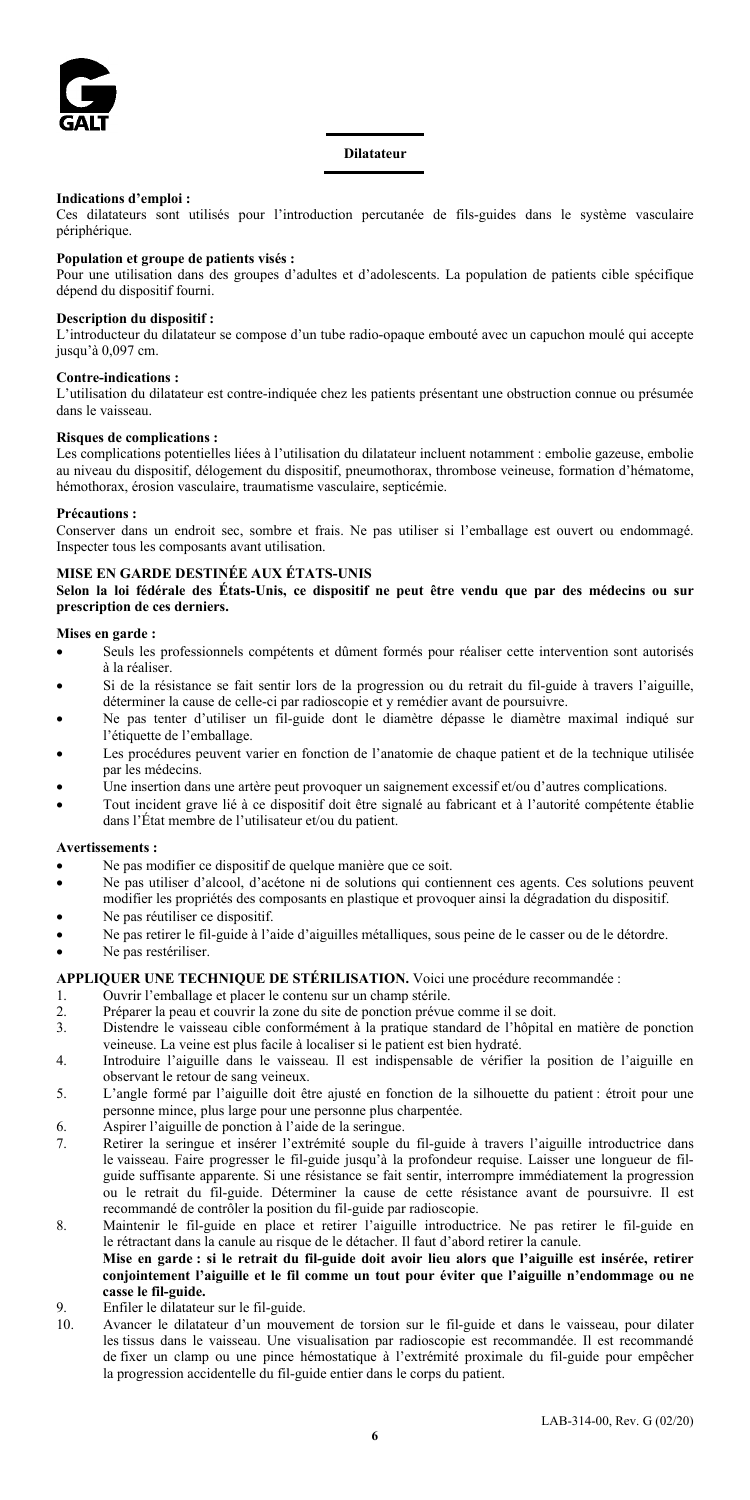

- 11. Retirer et enlever doucement le dilatateur, tout en maintenant le fil-guide en place et insérer le cathéter<br>sur le fil-guide.<br>12. Retirer le fil-guide en laissant le cathéter en place.
-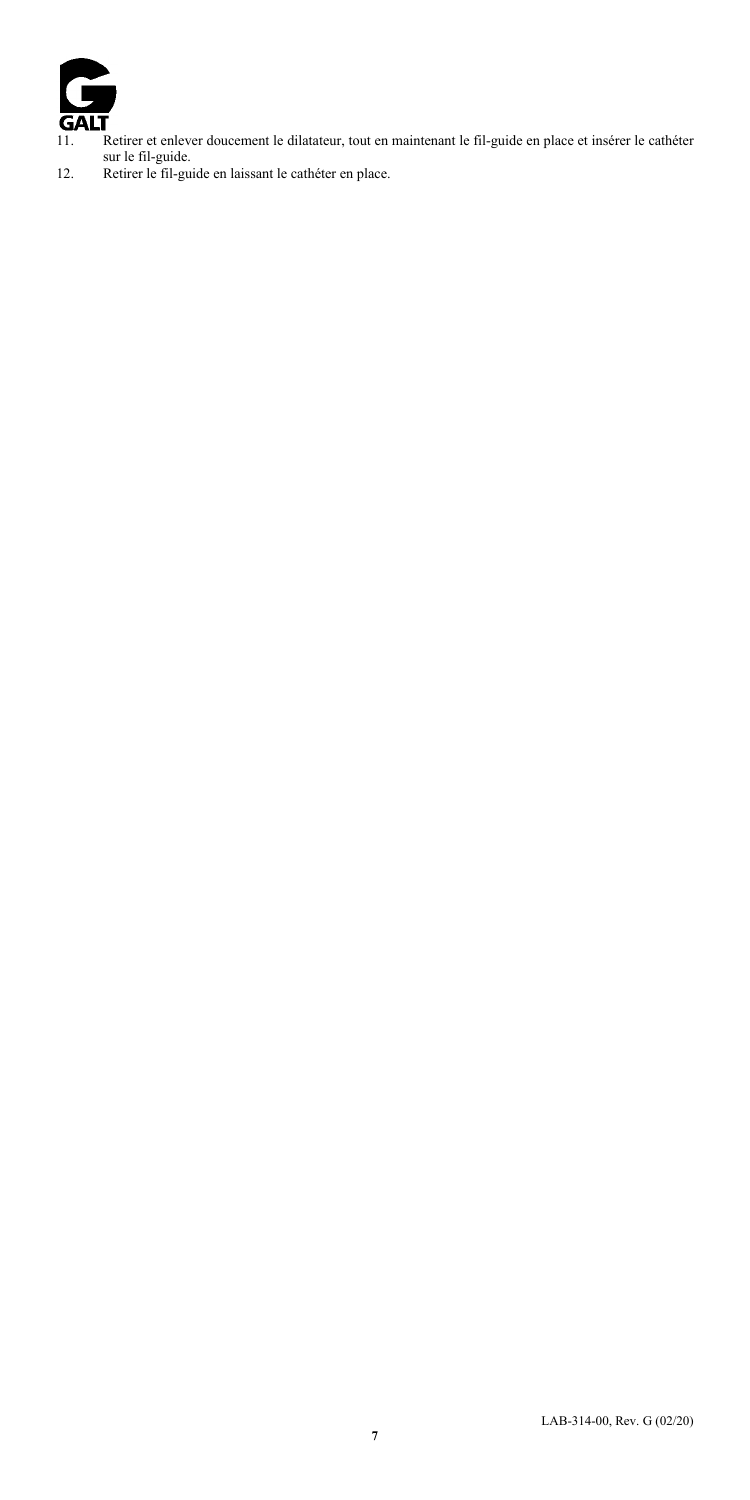

#### **Anwendungsgebiete:**

Diese Dilatatoren sind zur Verwendung bei der perkutanen Einführung von Führungsdrähten in das periphere Gefäßsystem vorgesehen.

#### **Vorgesehene Patientenpopulation und -gruppe:**

Zur Verwendung bei Erwachsenen und Jugendlichen. Die spezifische Zielpatientenpopulation ist abhängig von dem gelieferten Produkt.

## **Produktbeschreibung:**

Die Einführhilfe für Dilatatoren mit einem maximalen Durchmesser von 0,097 cm besteht aus einem abgeschrägten, strahlenundurchlässigen Röhrchen mit einem umspritzten Mittelteil.

#### **Gegenanzeigen:**

Die Verwendung des Dilatators ist nicht angezeigt, wenn der Patient unter einer bekannten oder vermuteten Obstruktion des Gefäßes leidet.

#### **Mögliche Komplikationen:**

Mögliche Komplikationen bei Verwendung des Dilatators sind u. a.: Luftembolie, Device-Embolie, Dislokation des Produkts, Pneumothorax, Venenthrombose, Hämatombildung, Hämothorax, Gefäßerosion, Gefäßtrauma, Sepsis.

#### **Vorsichtshinweise:**

Trocken, dunkel und kühl lagern. Nicht verwenden, wenn die Verpackung geöffnet oder beschädigt ist. Alle Bestandteile vor der Verwendung kontrollieren.

#### **VORSICHTSHINWEIS FÜR USA**

**Laut US-amerikanischem Bundesgesetz darf dieses Gerät nur an einen Arzt oder auf ärztliche Anordnung hin verkauft werden.**

#### **Vorsicht:**

- Dieses Verfahren darf nur von medizinischem Fachpersonal durchgeführt werden, das entsprechend intensiv geschult wurde.
- Wird beim Vorschieben oder Zurückziehen des Führungsdrahts durch die Kanüle ein Widerstand wahrgenommen, ist die Ursache mittels Durchleuchtung festzustellen und zu beseitigen, ehe der Vorgang fortgesetzt wird.
- Nicht versuchen, einen Führungsdraht zu verwenden, der einen größeren als den auf dem Etikett der Verpackung angegebenen Durchmesser hat.
- Die anatomischen Gegebenheiten des Patienten und die Technik des Arztes erfordern evtl. eine Änderung im Vorgehen.
- Die Einführung in eine Arterie kann zu einer übermäßig starken Blutung und/oder anderen Komplikationen führen.
- Jeder schwerwiegende Vorfall, der sich in Zusammenhang mit dem Produkt ereignet, muss dem Hersteller sowie der zuständigen Regulierungsbehörde des Landes, in welchem der Anwender und/oder Patient ansässig ist, gemeldet werden.

#### **Warnhinweise:**

- Dieses Produkt in keiner Weise verändern.
- Alkohol, Aceton oder Lösungen, die diese Substanzen enthalten, dürfen nicht verwendet werden. Solche Lösungen können die Eigenschaften der Kunststoffbestandteile schädigen, so dass die Qualität des Produkts herabgesetzt wird.
- Das Produkt nicht wiederverwenden.
- Den Führungsdraht nicht durch Metallkanülen zurückziehen; der Draht kann abscheren oder sich auftrennen.
- Nicht erneut sterilisieren.

## **STERILE TECHNIK ANWENDEN.** Empfohlenes Vorgehen:

- 1. Verpackung aufziehen und Inhalt auf eine sterile Arbeitsfläche legen.<br>2. Haut vorhereiten und den Bereich der vorgesehenen Punktion abdeck
- Haut vorbereiten und den Bereich der vorgesehenen Punktion abdecken.
- 3. Das gewählte Gefäß gemäß Standardverfahren des Krankenhauses für die Venenpunktion aufdehnen. Die Vene ist leichter zu finden, wenn der Patient gut hydriert ist.
- 4. Kanüle in das Gefäß einführen. Die Lage der Kanüle durch Beobachtung des venösen Blutrücklaufs bestätigen.
- 5. Der Winkel der Kanüle sollte dem Körperbau des Patienten angepasst werden: flach bei schlanken Patienten, größer bei untersetzten Patienten.
- 6. Punktionskanüle mit der Spritze aspirieren.
- 7. Spritze abnehmen und den Führungsdraht mit der weichen Spitze durch die Einführschleuse in das Gefäß einführen. Führungsdraht bis zur erforderlichen Tiefe vorschieben. Ein entsprechendes Stück Führungsdraht frei lassen. Führungsdraht niemals vorschieben oder zurückziehen, wenn Widerstand auftritt. Vor weiterem Vorgehen die Ursache abklären. Die Durchleuchtungskontrolle der Führungsdrahtposition wird empfohlen.
- 8. Führungsdraht in seiner Lage fixieren und Einführkanüle entfernen. Führungsdraht nicht in die Kanüle zurückziehen, da dies zu einer Abtrennung des Führungsdrahts führen kann. Zuerst die Kanüle entfernen.

**Vorsicht: Wenn der Führungsdraht herausgezogen werden muss, während die Kanüle noch liegt, Kanüle und Draht als gemeinsame Einheit herausziehen, damit die Kanüle den Führungsdraht nicht beschädigt oder abschert.**

9. Den Dilatator auf dem Führungsdraht auffädeln.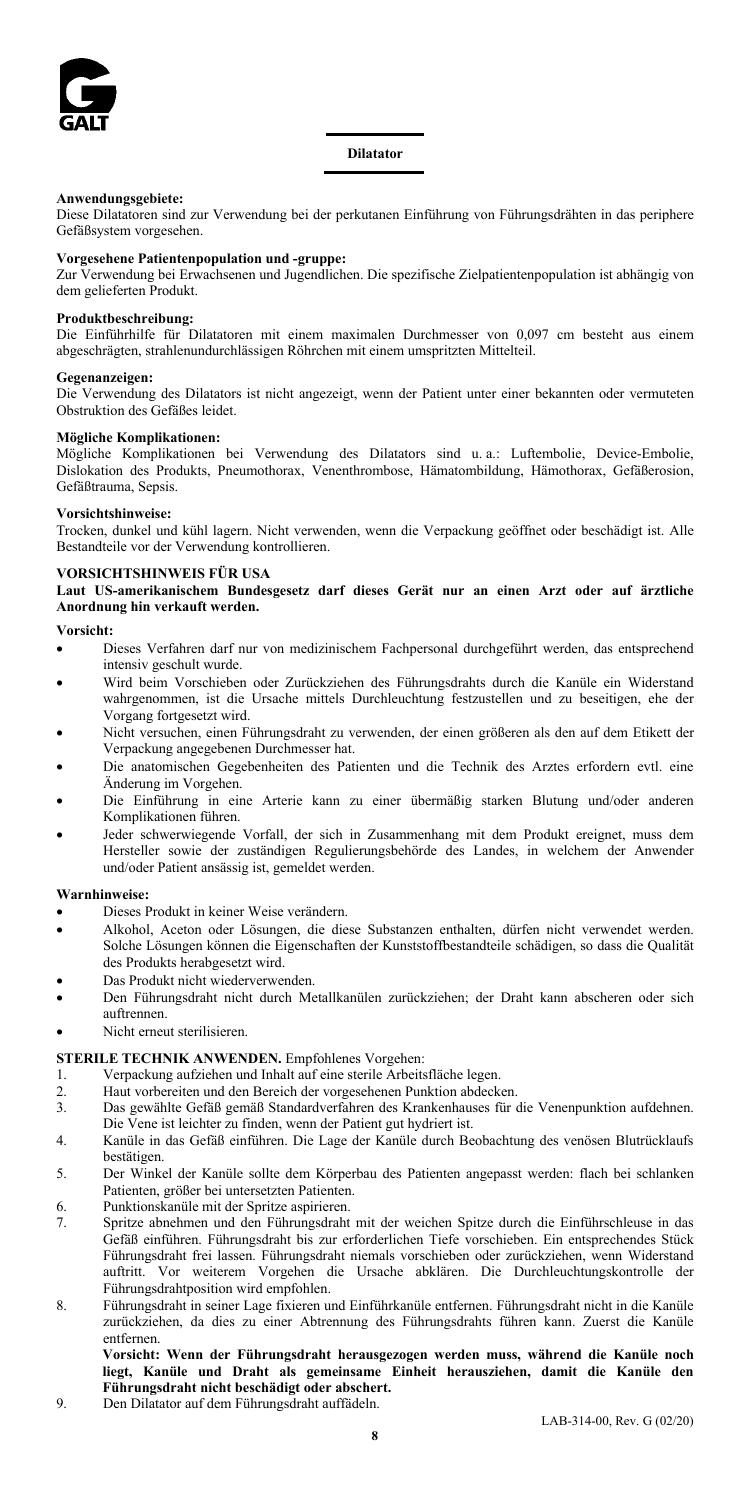

- 10. Den Dilatator mit einer Drehbewegung über die Länge des Führungsdrahts und in das Gefäß einführen, um Gewebe in dem Gefäß aufzuweiten. Röntgenbeobachtung kann ratsam sein. Anbringen
- einer Leitungs- oder Arterienklemme am proximalen Führungsdrahtende verhindert, dass der Draht verschentlich ganz in das Gefäß eingeführt wird.<br>11. Den Dilatator langsam zurückziehen und entfernen, dabei den Führungsdraht
-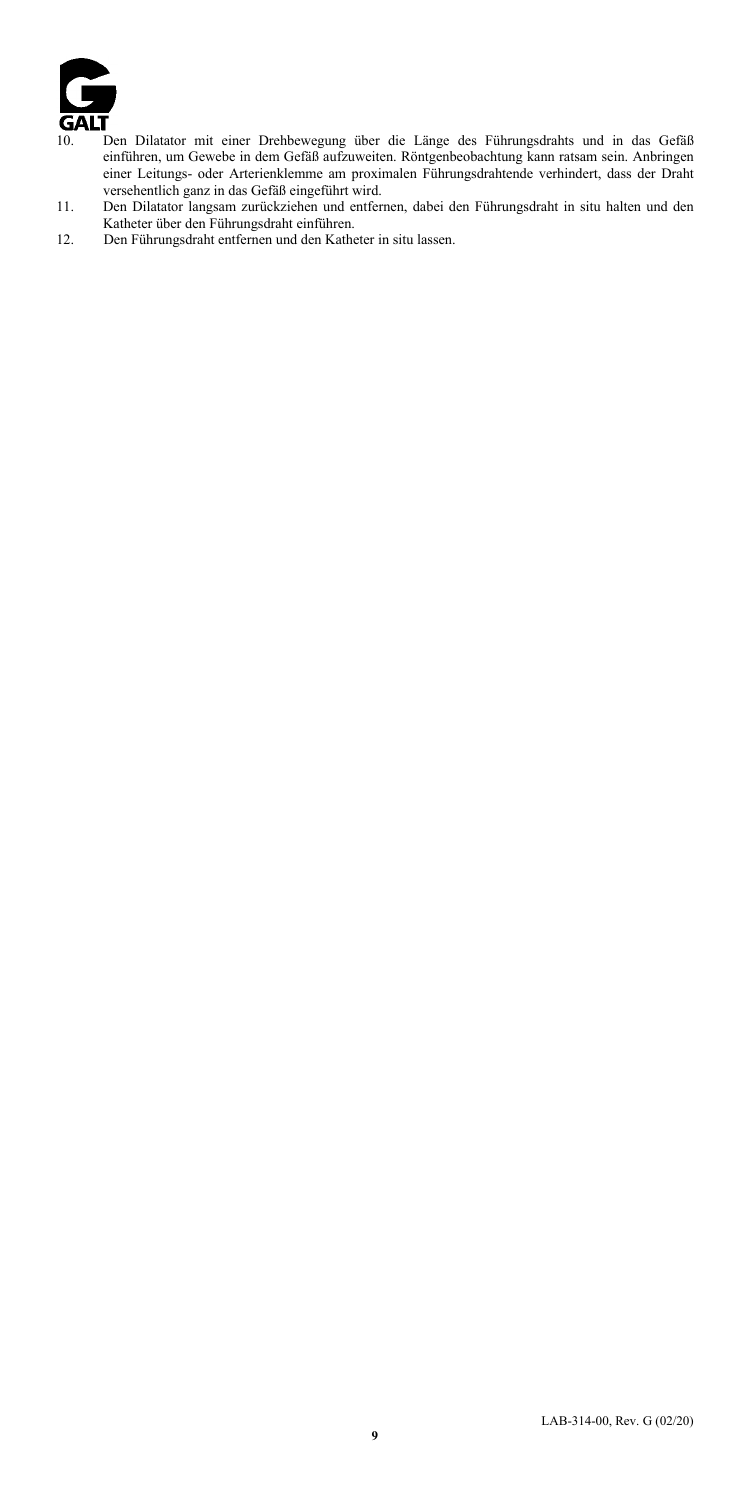

**Διαστολέας**

#### **Ενδείξεις χρήσης:**

Αυτοί οι διαστολείς χρησιμοποιούνται για τη διαδερμική εισαγωγή οδηγών συρμάτων στο περιφερικό αγγειακό σύστημα.

#### **Στοχευόμενος πληθυσμός και ομάδα ασθενών:**

Για χρήση τόσο σε ομάδες ενηλίκων όσο και σε ομάδες εφήβων. Ο συγκεκριμένος στοχευόμενος πληθυσμός ασθενών εξαρτάται από την παρεχόμενη συσκευή.

#### **Περιγραφή της συσκευής:**

Ο εισαγωγέας διαστολέα αποτελείται από έναν μυτερό ακτινοσκιερό σωλήνα με προσαρτημένη πλήμνη που δέχεται έως 0,097 cm.

#### **Αντενδείξεις:**

Η χρήση του διαστολέα αντενδείκνυται εάν ο ασθενής έχει γνωστή ή πιθανολογούμενη απόφραξη αγγείου.

#### **Πιθανές επιπλοκές:**

Οι πιθανές επιπλοκές που σχετίζονται με τη χρήση του διαστολέα περιλαμβάνουν, μεταξύ άλλων, τις εξής: εμβολή από αέρα, εμβολή από τη συσκευή, εκτόπιση της συσκευής, πνευμονοθώρακα, θρόμβωση φλέβας, σχηματισμό αιματώματος, αιμοθώρακα, διάβρωση αγγείου, τραυματισμό αγγείων, σηψαιμία.

## **Προφυλάξεις:**

Φυλάσσετε σε ξηρό, σκοτεινό, δροσερό μέρος. Μη χρησιμοποιείτε εάν η συσκευασία έχει ανοιχτεί ή έχει υποστεί ζημιά. Επιθεωρήστε όλα τα εξαρτήματα πριν από τη χρήση.

#### **ΥΠΟΔΕΙΞΗ ΠΡΟΣΟΧΗΣ ΓΙΑ ΤΙΣ Η.Π.Α.**

**Η ομοσπονδιακή νομοθεσία των Η.Π.Α. επιτρέπει την πώληση αυτής της συσκευής μόνον από ιατρό ή κατόπιν εντολής ιατρού.**

#### **Υποδείξεις προσοχής:**

- Αυτή η επέμβαση πρέπει να εκτελείται μόνο από επαγγελματίες άρτια εκπαιδευμένους σε αυτή τη διαδικασία.
- Εάν συναντήσετε αντίσταση κατά την προώθηση ή την απόσυρση του οδηγού σύρματος διαμέσου της βελόνας, προσδιορίστε την αιτία με χρήση ακτινοσκόπησης και διορθώστε το πρόβλημα πριν συνεχίσετε την επέμβαση.
- Μην επιχειρήσετε να χρησιμοποιήσετε ένα οδηγό σύρμα η διάμετρος του οποίου υπερβαίνει τη μέγιστη επιτρεπόμενη διάμετρο που προσδιορίζεται στην ετικέτα της συσκευασίας.
- Ανάλογα με την ανατομία του κάθε ασθενούς και την τεχνική του ιατρού, ενδέχεται να απαιτούνται παραλλαγές στην επέμβαση.
- Η εισαγωγή σε αρτηρία μπορεί να προκαλέσει υπερβολική αιμορραγία ή/και άλλες επιπλοκές.
- Οποιοδήποτε σοβαρό συμβάν που σχετίζεται με τη συσκευή αυτή πρέπει να αναφέρεται στον κατασκευαστή και στην αρμόδια αρχή της χώρας όπου διαμένει ο χρήστης ή/και ο ασθενής.

#### **Προειδοποιήσεις:**

- Μην τροποποιείτε αυτήν τη συσκευή με κανέναν τρόπο.
- Μη χρησιμοποιείτε αλκοόλη, ακετόνη ή διαλύματα που περιέχουν αυτές τις ουσίες. Αυτά τα διαλύματα μπορεί να επηρεάσουν τις ιδιότητες των πλαστικών εξαρτημάτων και να προκαλέσουν υποβάθμιση των υλικών κατασκευής της συσκευής.
- Μην επαναχρησιμοποιείτε αυτήν τη συσκευή.
- Μην αποσύρετε το οδηγό σύρμα διαμέσου μεταλλικών βελονών, καθώς υπάρχει κίνδυνος διάτμησης ή εκτύλιξης του οδηγού σύρματος.
- Μην επαναποστειρώνετε.

## **ΧΡΗΣΗ ΑΣΗΠΤΗΣ ΤΕΧΝΙΚΗΣ.** Προτεινόμενη διαδικασία:

- 1. Ανοίξτε τη συσκευασία και τοποθετήστε το περιεχόμενο σε αποστειρωμένο πεδίο.
- 2. Προετοιμάστε το δέρμα και τοποθετήστε οθόνιο στην περιοχή όπου πρόκειται να γίνει η παρακέντηση, ανάλογα με τις ανάγκες.
- 3. Προβείτε σε διάταση του επιλεγμένου αγγείου ακολουθώντας την τυπική πρακτική του νοσοκομείου για φλεβοκέντηση. Η φλέβα εντοπίζεται πολύ πιο εύκολα εάν ο ασθενής είναι καλά ενυδατωμένος.
- 4. Εισαγάγετε τη βελόνα στο αγγείο. Η θέση της βελόνας πρέπει να επαληθευτεί με παρατήρηση της επιστροφής του φλεβικού αίματος.
- 5. Η γωνία τοποθέτησης της βελόνας πρέπει να προσαρμόζεται ανάλογα με τη σωματική διάπλαση του ασθενούς: επιφανειακά σε λεπτούς ασθενείς και βαθύτερα σε εύσωμους ασθενείς.
- 6. Αναρροφήστε διαμέσου της βελόνας παρακέντησης χρησιμοποιώντας τη σύριγγα.
- 7. Αφαιρέστε τη σύριγγα και εισαγάγετε το μαλακό άκρο του οδηγού σύρματος μέσα στο αγγείο, μέσω της βελόνας εισαγωγέα. Προωθήστε το οδηγό σύρμα μέχρι να φτάσει στο απαιτούμενο βάθος. Αφήστε εκτεθειμένο ένα ικανό τμήμα του οδηγού σύρματος. Ποτέ μην προωθείτε ή αποσύρετε το οδηγό σύρμα όταν συναντάτε αντίσταση. Προσδιορίστε την αιτία της αντίστασης πριν συνεχίσετε. Προτείνεται η επαλήθευση της θέσης του οδηγού σύρματος με ακτινοσκόπηση.
- 8. Κρατήστε το οδηγό σύρμα στη θέση του και αφαιρέστε τη βελόνα εισαγωγέα. Μην αποσύρετε το οδηγό σύρμα πίσω στην κάνουλα, καθώς κάτι τέτοιο μπορεί να οδηγήσει σε διαχωρισμό του οδηγού σύρματος. Αφαιρέστε πρώτα την κάνουλα.

#### **Προσοχή: Εάν το οδηγό σύρμα πρέπει να αφαιρεθεί ενώ έχει εισαχθεί η βελόνα, αφαιρέστε τη βελόνα μαζί με το σύρμα ως ενιαία μονάδα ώστε η βελόνα να μην προκαλέσει ζημιά ή διάτμηση του οδηγού σύρματος.**

- 9. Περάστε τον διαστολέα πάνω από το οδηγό σύρμα.
- 10. Με μια περιστροφική κίνηση, προωθήστε τον διαστολέα πάνω από το οδηγό σύρμα και μέσα στο αγγείο, για να διασταλεί ο ιστός στο αγγείο. Συνιστάται ενδεχομένως η παρακολούθηση με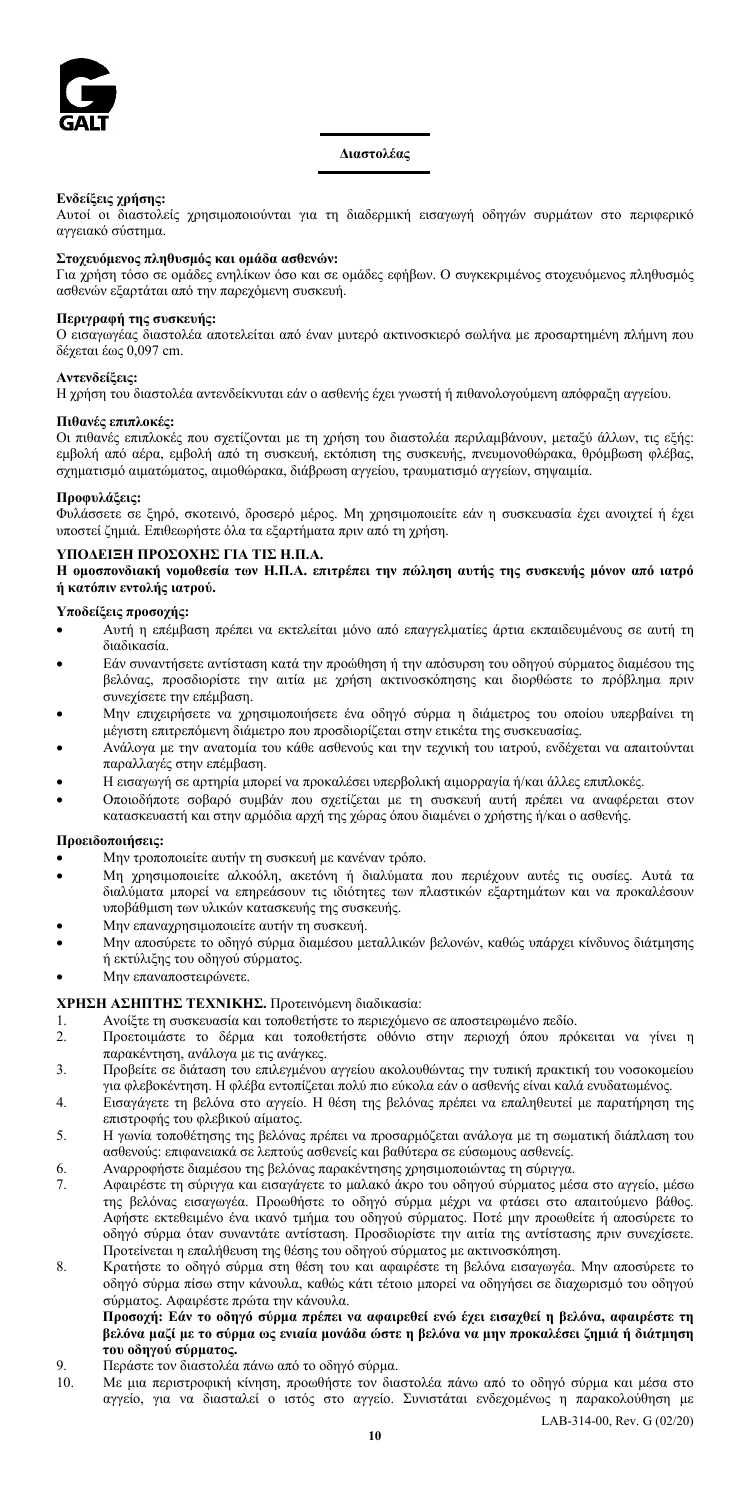

ακτινοσκόπηση. Η προσάρτηση σφιγκτήρα ή αιμοστατικής λαβίδας στο εγγύς άκρο του οδηγού σύρματος θα αποτρέψει την ακούσια προώθηση του οδηγού σύρματος και την πλήρη εισαγωγή του στον ασθενή.

- 11. Αποσύρετε αργά τον διαστολέα και αφαιρέστε τον κρατώντας το οδηγό σύρμα στη θέση του και εισαγάγετε τον καθετήρα πάνω από το οδηγό σύρμα.
- 12. Αφαιρέστε το οδηγό σύρμα αφήνοντας τον καθετήρα στη θέση του.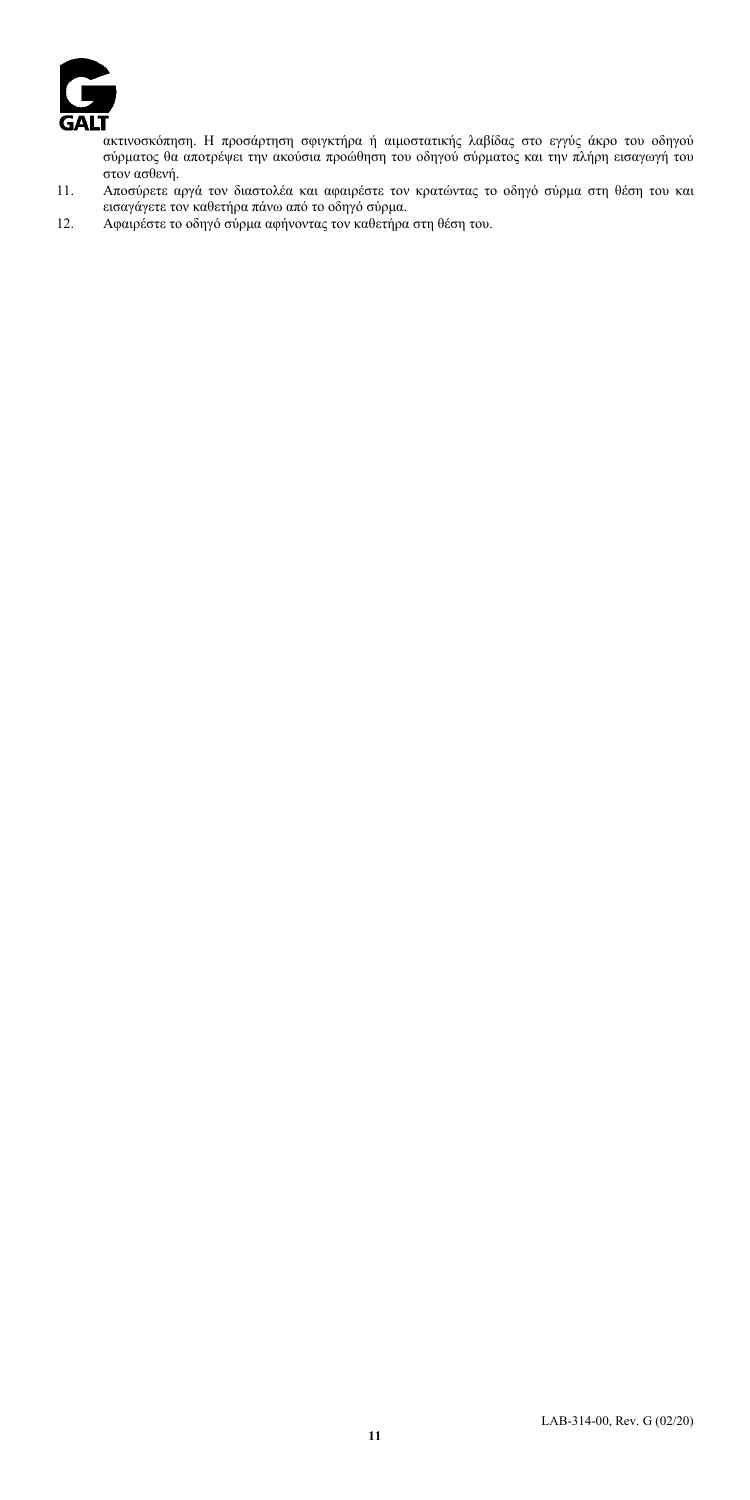

## **Tágító**

#### **Felhasználási javallatok:**

Ezek a tágítók vezetődrótok perifériás érrendszerbe való perkután bevezetésére szolgálnak.

#### **Betegek köre:**

Mind felnőtt, mind serdülő betegeknél történő használatra. A betegek köre a használt eszköztől függ.

#### **Az eszköz leírása:**

A tágítóbevezetőt hegyes sugárfogó cső és ráöntött csatlakozókónusz alkotja, amely legfeljebb 0,097 cm-es vezetődrótot tud befogadni.

#### **Ellenjavallatok:**

A tágító alkalmazása ellenjavallt, ha a betegnek ismert vagy gyanított elzáródása van az érben.

## **Lehetséges szövődmények:**

A tágító alkalmazásához kapcsolódó lehetséges szövődmények többek között a következők: légembólia, az eszköz embolizációja, az eszköz elmozdulása, pneumotorax, vénatrombózis, vérömleny kialakulása, hemotorax, érerózió, érsérülés, szepszis.

#### **Óvintézkedések:**

Száraz, sötét, hűvös helyen tartandó. Ne használja, ha a csomagolás nyitva van vagy sérült. Felhasználás előtt vizsgáljon meg minden alkotóelemet.

## **AMERIKAI EGYESÜLT ÁLLAMOK: FIGYELEM**

**A szövetségi törvények (USA) értelmében ez az eszköz csak orvos által vagy orvosi rendelvényre értékesíthető.**

#### **Figyelem:**

- Ezt az eljárást kizárólag az eljárásban alaposan képzett szakemberek végezhetik el.
- Ha a vezetődrót tűn keresztül történő előretolása vagy visszahúzása során ellenállást tapasztal, fluoroszkópiával határozza meg annak okát, és szüntesse meg, mielőtt az eljárást folytatná.
- Ne kísérelje meg a csomagolás címkéjén meghatározott maximális átmérőnél nagyobb vezetődrót használatát.
- A beteg egyéni anatómiája és az orvos technikája az eljárás módosítását tehetik szükségessé.
- Az artériába történő bevezetés fokozott vérzést, illetve egyéb szövődményeket okozhat.
- Az eszközzel kapcsolatos minden súlyos eseményt jelenteni kell a gyártónak, valamint a felhasználó és/vagy a beteg országában illetékes hatóságnak.

#### **Figyelmeztetések:**

- Az eszköz bármilyen módosítása tilos.
- Ne használjon alkoholt, acetont vagy olyan oldatokat, amelyek ezeket az anyagokat tartalmazzák. Ezek az oldatok befolyásolhatják a műanyag alkotóelemek tulajdonságait, ami az eszköz minőségének romlásához vezet.
- Az eszköz újrafelhasználása tilos.
- Ne húzza vissza a vezetődrótot fémtűn keresztül, mert a vezetődrót elnyíródhat vagy szétbomolhat.
- Tilos újrasterilizálni.

# **ALKALMAZZON STERIL TECHNIKÁT.** A javasolt eljárás:

- 1. Nyissa ki a csomagolást, és tegye annak tartalmát steril területre.<br>2. Készítse elő a bőrt, és tetszés szerinti módszerrel izolálja a tervez
- 
- 2. Készítse elő a bőrt, és tetszés szerinti módszerrel izolálja a tervezett vénapunkció területét. 3. A vénapunkció szabványos kórházi gyakorlatát követve tágítsa ki a kiválasztott eret. A véna helyzete sokkal könnyebben meghatározható, ha a beteg jól hidratált.
- 4. Vezessen tűt az érbe. A tű helyzetét ellenőrizni kell a vénás vér visszafolyásának megfigyelésével.
- 5. A tűnek a bőrfelülettel alkotott szögét a beteg testfelépítésétől függően kell megválasztani: vékonyabb betegnél kisebb, teltebb betegnél nagyobb szöget.
- 6. A fecskendővel szívja le a punkciós tűt.
- 7. Vegye le a fecskendőt, és vezesse be a vezetődrót puha hegyét a bevezetőtűn keresztül az érbe. Tolja előre a vezetődrótot a kívánt mélységig. A vezetődrót megfelelő hosszúságú részét hagyja szabadon. Soha nem szabad a vezetődrótot előretolni vagy visszahúzni, ha ellenállást érez. Mielőtt folytatná az eljárást, határozza meg az ellenállás okát. Javasolt a vezetődrót pozíciójának fluoroszkópiás ellenőrzése.
- 8. Tartsa a vezetődrótot a helyén, és húzza ki a bevezetőtűt. Ne húzza vissza a vezetődrótot a kanülbe, mert az a vezetődrót leválását okozhatja. Először a kanült kell eltávolítani. **Figyelem! Ha a vezetődrótot vissza kell húznia, miközben a tű be van vezetve, egy egységként távolítsa el a tűt és a drótot annak megelőzése érdekében, hogy a tű károsítsa vagy elnyírja a vezetődrótot.**
- 9. Fűzze a tágítót a vezetődrótra.<br>10. Tolia előre csavaró mozdulatta
- 10. Tolja előre csavaró mozdulattal a tágítót a vezetődróton az érbe az érszövet tágításához. Javasolt lehet a fluoroszkópiás megfigyelés. A vezetődrót proximális végére kapcsot vagy érfogót helyezve megakadályozható, hogy a vezetődrót teljes hosszúsága véletlenül a betegbe kerüljön.
- 11. Lassan húzza vissza és távolítsa el a tágítót, miközben a vezetődrótot a helyén tartja, majd vezesse be a katétert a vezetődrótra.
- 12. A katétert a helyén tartva távolítsa el a vezetődrótot.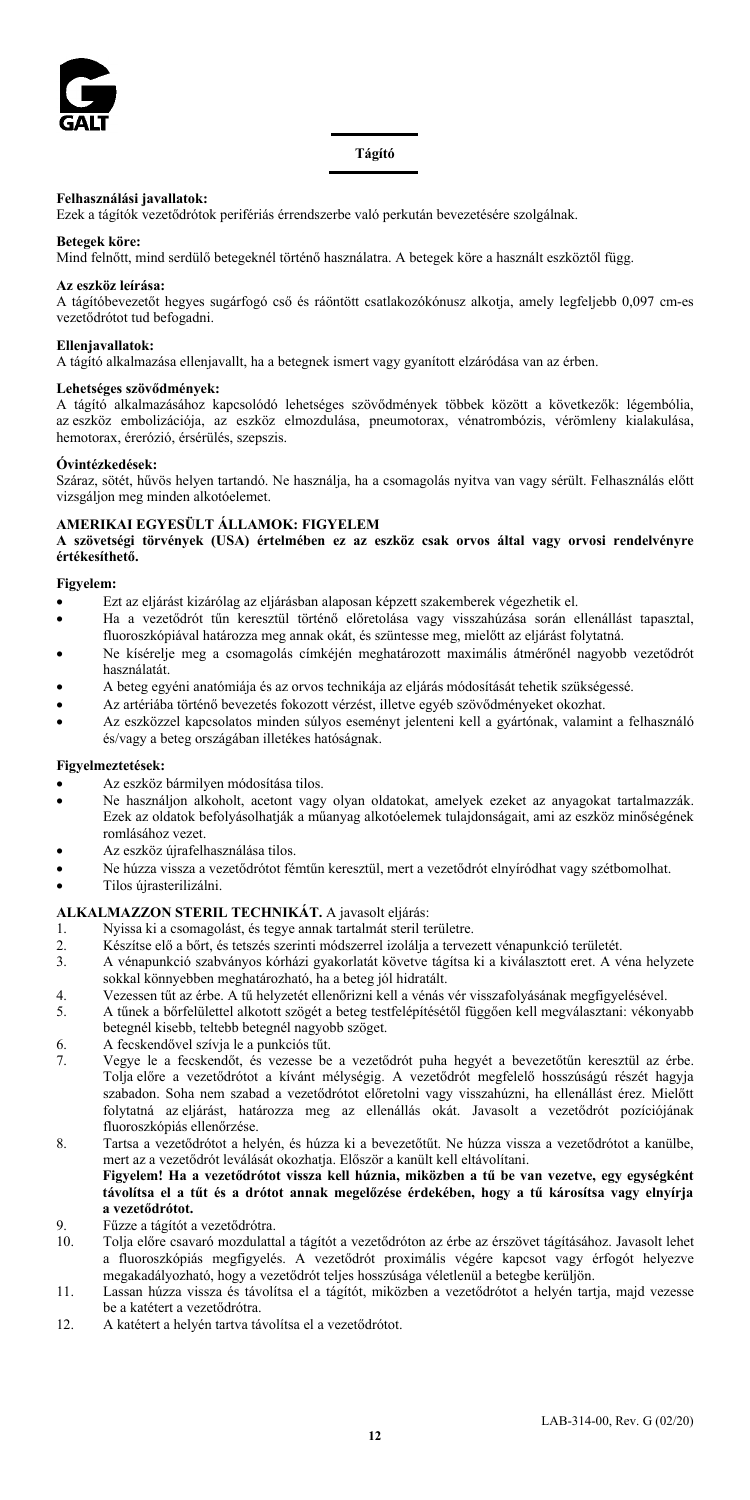

#### **Indicazioni per l'uso:**

Questi dilatatori vengono usati per l'introduzione percutanea di fili guida nella vascolatura periferica.

#### **Gruppo e popolazione di pazienti previsti:**

Per l'uso su gruppi di pazienti adulti e adolescenti. La popolazione di pazienti target specifica dipende dal dispositivo fornito.

## **Descrizione del dispositivo:**

L'introduttore per dilatatore è composto da un tubo radiopaco a punta con un raccordo sagomato compatibile con dispositivi fino a 0,097 cm.

#### **Controindicazioni:**

L'uso del dilatatore è controindicato se il paziente presenta un'ostruzione vascolare nota o sospetta.

#### **Complicazioni potenziali:**

Le complicazioni potenziali correlate all'uso del dilatatore includono, in modo non limitativo, quanto segue: embolia gassosa, embolizzazione del dispositivo, spostamento del dispositivo, pneumotorace, trombosi venosa, formazione di ematomi, emotorace, erosione del vaso, trauma vascolare, sepsi.

#### **Precauzioni:**

Conservare in un luogo fresco, asciutto e al riparo dalla luce. Non usare se la confezione è aperta o danneggiata. Prima dell'uso controllare tutti i componenti.

## **PRECAUZIONE PER GLI STATI UNITI**

**La legge federale degli Stati Uniti limita la vendita di questo dispositivo esclusivamente su prescrizione medica.**

#### **Attenzione:**

- Questa procedura deve essere eseguita esclusivamente da professionisti che abbiano ricevuto una formazione adeguata.
- Qualora si incontri resistenza durante l'avanzamento o la retrazione del filo guida attraverso l'ago, determinarne la causa in fluoroscopia e correggere il problema prima di proseguire con la procedura.
- Non tentare di usare un filo guida di diametro superiore al diametro massimo specificato sull'etichetta della confezione.
- L'anatomia individuale del paziente e la tecnica del medico possono richiedere variazioni alla procedura.
- L'introduzione nell'arteria può causare sanguinamento eccessivo e/o altre complicazioni.
- Qualsiasi incidente grave correlato a questo dispositivo deve essere segnalato al produttore e all'autorità competente dello Stato membro dell'utente e/o del paziente.

#### **Avvertenze:**

- Non alterare questo dispositivo in alcun modo.
- Non usare alcool, acetone o soluzioni che contengono tali agenti. Tali soluzioni possono influire sulle proprietà dei componenti in plastica, causando il degrado del dispositivo.
- Non riutilizzare il dispositivo.
- Non retrarre il filo guida attraverso aghi in metallo, onde evitare lacerazioni o lo srotolamento dello stesso.
- Non risterilizzare.

# **ADOTTARE UNA TECNICA STERILE.** Procedura consigliata:

- Aprire la confezione e posizionare il contenuto sul campo sterile.
- 2. Preparare la cute e posizionare teli sterili attorno al sito previsto per la puntura.
- Distendere il vaso prescelto attenendosi alla pratica ospedaliera standard per la venipuntura. Una buona idratazione del paziente agevola notevolmente l'individuazione della vena.
- 4. Inserire l'ago nel vaso. Verificare la posizione dell'ago osservando il flusso venoso di ritorno.
- 5. Regolare l'angolo dell'ago in base alla corporatura del paziente: ridotto nelle persone di corporatura snella, più ampio nelle persone di corporatura robusta.
- 6. Aspirare l'ago di puntura utilizzando la siringa.
- 7. Rimuovere la siringa e inserire la punta morbida del filo guida attraverso l'ago introduttore e nel vaso. Fare avanzare il filo guida fino alla profondità richiesta. Lasciare esposta una porzione sufficiente di filo guida. Se si incontra resistenza durante l'avanzamento o la retrazione del filo guida, interrompere la procedura. Prima di procedere, determinare la causa della resistenza. Si consiglia di verificare la posizione del filo guida sotto guida fluoroscopica.
- 8. Tenere il filo guida in posizione e rimuovere l'ago introduttore. Non retrarre il filo guida nella cannula, in quanto ciò potrebbe causare la separazione del filo guida. Innanzitutto rimuovere la cannula.

## **Attenzione: se è necessario retrarre il filo guida mentre l'ago è inserito, rimuovere l'ago e il filo guida come una singola unità, per evitare che l'ago danneggi o laceri il filo guida.**

- 9. Far passare il dilatatore sul filo guida.
- 10. Per dilatare il tessuto nel vaso, far avanzare il dilatatore con un movimento di torsione sul filo guida e nel vaso. È consigliabile procedere sotto guida fluoroscopica. Per evitare di fare avanzare inavvertitamente il filo guida completamente nel paziente, applicare un fermaglio o una pinza emostatica all'estremità prossimale del filo guida.
- 11. Retrarre lentamente e rimuovere il dilatatore mantenendo il filo guida in posizione, quindi inserire il catetere sul filo guida.
- 12. Rimuovere il filo guida lasciando il catetere in posizione.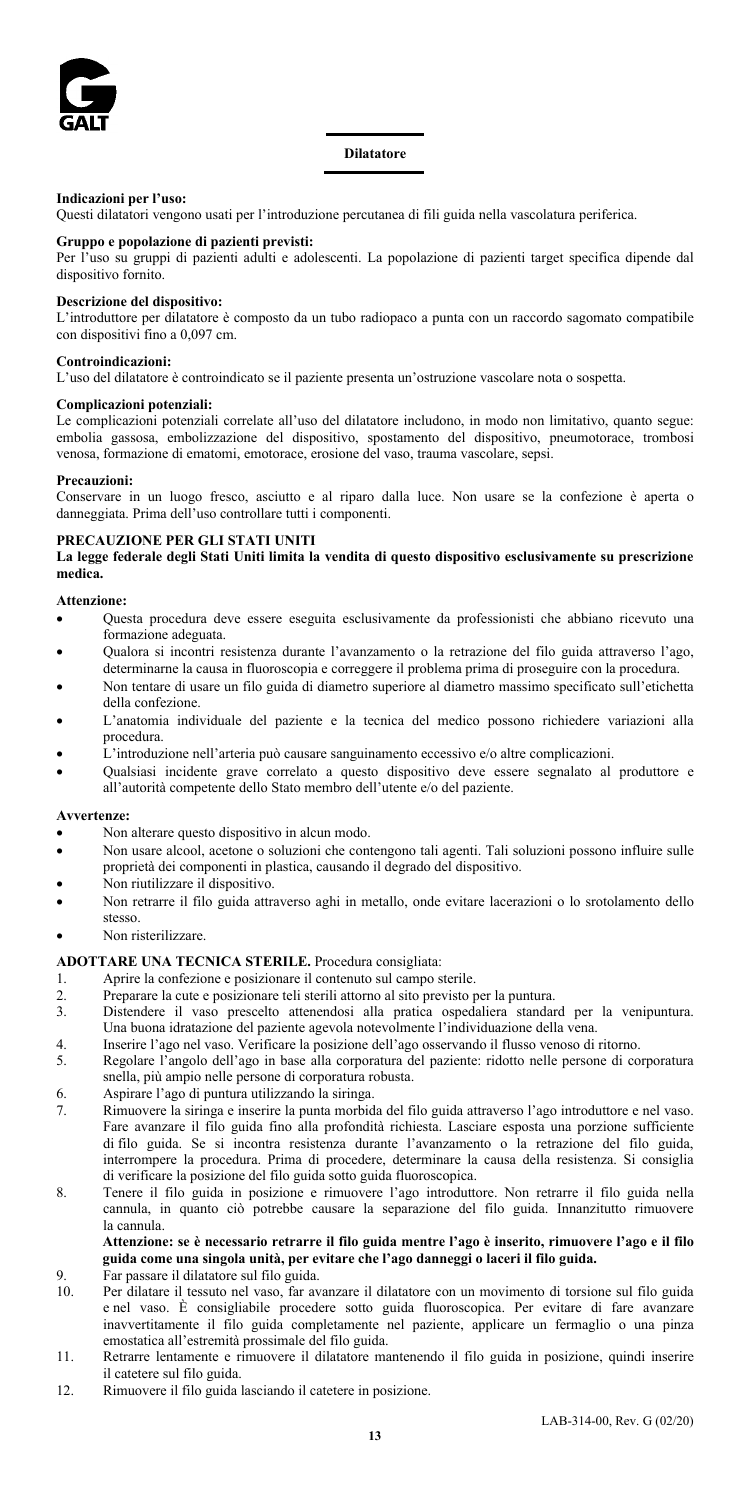

**Dilator**

#### **Bruksindikasjoner:**

Disse dilatorene brukes til perkutan innføring av ledevaiere i den perifere vaskulaturen.

## **Tiltenkt pasientpopulasjon og -gruppe:**

For bruk på både voksne og ungdommer. Den spesifikke målpasientpopulasjonen er avhengig av den leverte enheten.

#### **Beskrivelse av enheten:**

Innføringssettet for dilatoren består av et avspisset, røntgentett rør med en formet hylse som kan brukes med størrelser på opptil 0,097 cm.

#### **Kontraindikasjoner:**

Bruk av dilatoren er kontraindisert hvis pasienten har en kjent eller mistenkt obstruksjon i blodkaret.

#### **Potensielle komplikasjoner:**

De potensielle komplikasjonene som gjelder bruk av dilatoren omfatter, men er ikke begrenset til, følgende: luftemboli, emboli i enheten, forskyvning av enheten, pneumotoraks, venetrombose, dannelse av hematom, hemotoraks, blodkarerosjon, skade på blodkar, sepsis.

#### **Forholdsregler:**

Oppbevares på et tørt, mørkt og kjølig sted. Må ikke brukes hvis pakningen er åpnet eller skadet. Inspiser alle komponentene før bruk.

#### **USA FORSIKTIG**

#### **Amerikansk føderal lov begrenser salget av denne enheten til salg fra eller på ordre fra en lege.**

#### **Forsiktig:**

- Denne prosedyren må kun utføres av helsepersonell som har fått grundig opplæring i denne prosedyren.
- Hvis man møter motstand når man fører frem eller trekker tilbake ledevaieren gjennom nålen, må årsaken finnes ved fluoroskopi og korrigeres før man fortsetter med prosedyren.
- Forsøk ikke å bruke en ledevaier over den maksimale diameteren angitt på pakningen.
- Individuell pasientanatomi og legeteknikk kan kreve avvik i prosedyren.
- Innsetting i arterien kan føre til betydelig blødning og/eller andre komplikasjoner.
- Eventuelle alvorlige hendelser tilknyttet denne enheten skal rapporteres til produsenten og myndighetsorganet som er etablert i brukerens og/eller pasientens medlemsland.

#### **Advarsler:**

- Denne enheten må ikke endres på noen måte.
- Bruk ikke alkohol, aceton eller løsninger som inneholder disse stoffene. Disse løsningene kan påvirke egenskapene til plastkomponentene og føre til nedbrytning av enheten.
- Denne enheten må ikke gjenbrukes.
- Trekk ikke tilbake ledevaieren gjennom metallnåler, ledevaieren kan kuttes eller rakne.
- Må ikke steriliseres på nytt.

#### **BRUK STERIL TEKNIKK.** En foreslått prosedyre:

- 1. Åpne pakningen og plasser innholdet på et sterilt område.
- 2. Klargjør huden og draper i området for planlagt punksjon.<br>3. Forstørr ønsket blodkar i henhold til standard sykehuspi
- Forstørr ønsket blodkar i henhold til standard sykehuspraksis for venepunksjon. Venen vil bli mye lettere å finne hvis pasienten er godt hydrert.
- 4. Sett inn nålen i blodkaret. Nåleposisjonen bør kontrolleres ved å observere veneblodreturen.
- 5. Vinkelen på nålen må justeres avhengig av pasientens kroppsbygning: Liten vinkel hos en tynn person, større vinkel hos en kraftig person.
- 6. Aspirer punkteringsnålen med sprøyten.
- 7. Fjern sprøyten og sett inn den myke spissen på ledevaieren gjennom innføringsnålen og inn i blodkaret. Før ledevaieren inn til ønsket dybde. La en passende del av ledevaieren være eksponert. Ledevaieren må aldri føres frem eller trekkes tilbake hvis man møter motstand. Bestem årsaken til motstanden før du fortsetter. Fluoroskopisk kontroll av ledevaierplasseringen foreslås.
- 8. Hold ledevaieren på plass og fjern innføringsnålen. Trekk ikke tilbake ledevaieren i kanylen, da dette kan føre til separasjon av ledevaieren. Kanylen må fjernes først.

## **Forsiktig: Hvis ledevaieren må trekkes tilbake mens nålen er satt inn, må både nålen og vaieren fjernes som en enhet for å hindre at nålen skader eller kutter ledevaieren.**

- 9. Tre dilatatoren over ledevaieren.
- 10. Før dilatatoren over ledevaieren og inn i karet med en vridende bevegelse for å dilatere vev i blodkaret. Fluoroskopisk observasjon kan være tilrådelig. Dersom du fester en klemme eller hemostat til den proksimale enden på ledevaieren, vil dette hindre utilsiktet fremføring av ledevaieren helt inn i pasienten.
- 11. Trekk langsomt tilbake og fjern dilatatoren, mens du holder ledevaieren i riktig posisjon, og sett inn kateteret over ledevaieren.
- 12. Fjern ledevaieren når kateteret er i riktig posisjon.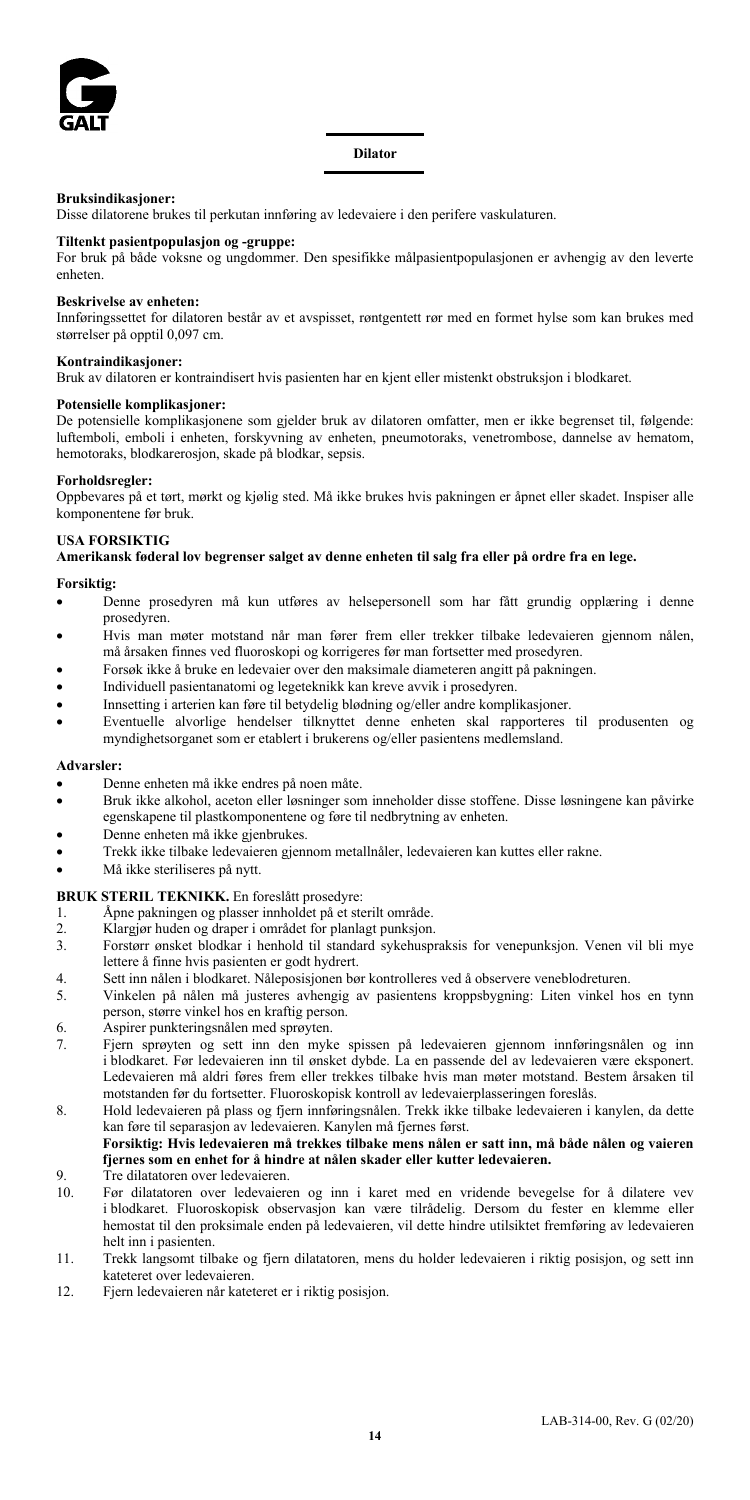

#### **Dilatador**

#### **Indicações de utilização:**

Estes dilatadores são utilizados para a introdução percutânea de fios-guia nos vasos periféricos.

**População e grupo de doentes a que se destina:** Para utilização nos grupos de adultos e de adolescentes. A população-alvo de doentes específica varia consoante o dispositivo fornecido.

## **Descrição do dispositivo:**

O introdutor do dilatador consiste num tubo radiopaco com ponta com um conector moldado que aceita até 0,097 cm.

#### **Contra-indicações:**

A utilização do dilatador está contra-indicada se o doente tiver uma obstrução conhecida ou uma suspeita de obstrução no vaso.

### **Potenciais complicações:**

As potenciais complicações relacionadas com a utilização do dilatador incluem, entre outras: embolia gasosa, embolia do dispositivo, desalojamento do dispositivo, pneumotórax, trombose da veia, formação de hematoma, hemotórax, erosão do vaso, trauma dos vasos, sepsia.

#### **Precauções:**

Guarde num local seco, escuro e fresco. Não utilize se a embalagem estiver aberta ou danificada. Inspeccione todos os componentes antes de os utilizar.

#### **PRECAUÇÃO PARA OS EUA**

**A lei federal dos EUA só permite a venda deste dispositivo a médicos ou mediante receita médica.**

#### **Cuidados a ter:**

- Este procedimento só deve ser realizado por profissionais com a devida formação.
- Se o utilizador sentir resistência ao avançar ou retirar o fio-guia através da agulha, determine a causa por fluoroscopia e corrija-a antes de continuar o procedimento.
- Não tente utilizar um fio-guia com um diâmetro máximo superior ao especificado no rótulo da embalagem.
- A anatomia individual do doente e a técnica utilizada pelo médico poderão exigir variações no procedimento.
- A introdução na artéria pode provocar hemorragia excessiva e/ou outras complicações.
- Qualquer incidente grave com relação a este dispositivo deve ser comunicado ao fabricante e à autoridade competente no Estado-Membro do utilizador e/ou doente.

#### **Advertências:**

- Não modifique este dispositivo de forma alguma.
- Não utilize álcool, acetona ou soluções que contenham estes agentes. Essas soluções podem afectar as propriedades dos componentes de plástico resultando na degradação do dispositivo.
- Não reutilize este dispositivo.
- Não retire o fio-guia através de agulhas metálicas; o fio-guia poderá fracturar-se ou desfazer-se.
- Não reesterilize.

#### **UTILIZE UMA TÉCNICA ESTERILIZADA.** Uma sugestão de procedimento:

- 1. Abra a embalagem e coloque o conteúdo no campo esterilizado.<br>2 Prepare a pele e coloque um pano cirúrgico na área previ
- Prepare a pele e coloque um pano cirúrgico na área prevista para a punção venosa, conforme pretendido.
- 3. Distenda o vaso em causa de acordo com a prática hospitalar padrão para punções venosas. Será muito mais fácil localizar a veia se o doente estiver bem hidratado.
- 4. Introduza a agulha no vaso. A posição da agulha deve ser verificada através da observação do retorno do sangue venoso.
- 5. O ângulo da agulha deve ser ajustado em função da constituição do doente: menos profundo numa pessoa magra, mais profundo numa pessoa forte.
- 6. Aspire a agulha de punção utilizando a seringa.
- Retire a seringa e introduza a ponta mole do fio-guia no vaso, através da agulha introdutora. Avance o fio-guia até à profundidade necessária. Deixe uma parte adequada do fio-guia exposta. Em circunstância alguma deve avançar ou retirar o fio-guia se sentir resistência. Determine a causa da resistência antes de continuar. Sugere-se a verificação fluoroscópica da localização do fio-guia.
- 8. Segure o fio-guia no devido lugar e retire a agulha introdutora. Não retire o fio-guia de volta para dentro da cânula, pois pode resultar na separação do fio-guia. Primeiro, deve retirar a cânula. **Cuidado: Se tiver de retirar o fio-guia enquanto a agulha estiver introduzida, retire a agulha**

## **e o fio como um todo, de modo a evitar que a agulha danifique ou frature o fio-guia.** 9. Passe o dilatador sobre o fio-guia.

- 10. Faça avançar o dilatador com um movimento de torção sobre o fio-guia e para dentro do vaso, de modo a dilatar o tecido no vaso. Poderá ser aconselhável recorrer à observação fluoroscópica. Se fixar uma pinça hemostática na extremidade proximal do fio-guia, vai impedir o avanço inadvertido da totalidade do fio-guia para dentro do doente.
- 11. Devagar, retire o dilatador, ao mesmo tempo que segura o fio-guia na devida posição e introduza o cateter sobre o fio-guia.
- 12. Retire o fio-guia deixando a cateter na devida posição.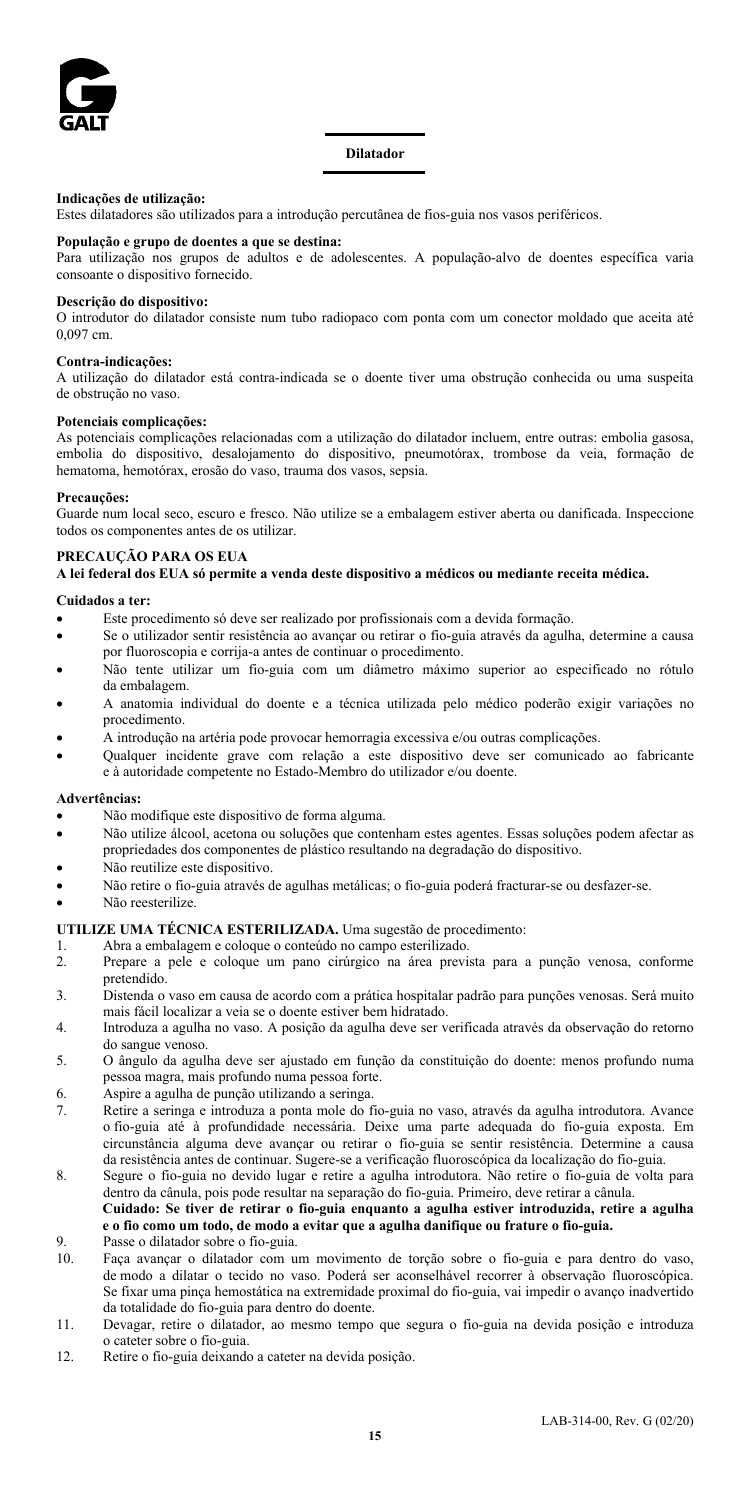

**Dilatador**

#### **Indicaciones de uso:**

Estos dilatadores se utilizan para la introducción percutánea de alambres guía en la vasculatura periférica.

#### **Grupo y población de pacientes al que está destinado:**

Para uso tanto en adultos como en adolescentes. La población específica de pacientes al que está destinado depende del dispositivo suministrado.

## **Descripción del dispositivo:**

El introductor del dilatador consiste en un tubo radiopaco acabado en punta con un conector moldeado que acepta un alambre guía de hasta 0,097 cm.

#### **Contraindicaciones:**

El uso del dilatador está contraindicado en pacientes con obstrucción conocida o presunta del vaso sanguíneo.

#### **Posibles complicaciones:**

Las posibles complicaciones en relación con el uso del dilatador incluyen, entre otras, las siguientes: embolia gaseosa, embolia causada por el dispositivo, desplazamiento del dispositivo, neumotórax, trombosis de la vena, formación de hematomas, hemotórax, erosión vascular, traumatismo de los vasos sanguíneos y septicemia.

#### **Precauciones:**

Guardar en un lugar seco, oscuro y frío. No utilizar si el envase está abierto o dañado. Inspeccionar todos los componentes con anterioridad a su uso.

## **AVISO PARA EE. UU.**

**Las leyes federales de los Estados Unidos restringen la venta de este dispositivo a médicos o a una orden facultativa.**

#### **Avisos:**

- Este procedimiento únicamente deben llevarlo a cabo profesionales con la debida formación en dicho procedimiento.
- Si al avanzar o extraer el alambre guía a través de la aguja se encontrara algún tipo de resistencia, determine la causa mediante radioscopia y corríjala antes de continuar con el procedimiento.
- No intente utilizar un alambre guía con un diámetro mayor del especificado en la etiqueta del envase.
- Las características anatómicas propias del paciente y la técnica del especialista pueden hacer necesarias ciertas variaciones operativas.
- La inserción en la arteria puede provocar una hemorragia excesiva u otras complicaciones.
- Se debe informar de cualquier tipo de incidente grave relacionado con este dispositivo al fabricante y a la autoridad competente del Estado miembro del paciente y/o usuario.

#### **Advertencias:**

- No alterar el dispositivo de ninguna forma.
- No utilizar alcohol, acetona o soluciones que contengan dichos agentes. Estas soluciones pueden afectar a las propiedades de los componentes plásticos, lo que daría como resultado la degradación del dispositivo.
- No reutilizar el dispositivo.
- No retirar el alambre guía a través de agujas metálicas; el alambre guía podría cortarse o desenrollarse.

• No reesterilizar.

## **USAR UNA TÉCNICA ESTÉRIL.** Se sugiere el siguiente procedimiento:

- 1. Abra el envase y coloque el contenido sobre el campo estéril.
- 2. Prepare la piel y coloque paños quirúrgicos en la zona prevista para la punción, según se desee.<br>Dilate el vaso elegido de acuerdo con la práctica estándar en su centro para la venopunción.
- Dilate el vaso elegido de acuerdo con la práctica estándar en su centro para la venopunción. La vena será mucho más fácil de localizar si el paciente se encuentra bien hidratado.
- 4. Inserte la aguja en el vaso. La posición de la aguja debe verificarse con la observación del retorno de sangre venosa.
- 5. El ángulo de la aguja se debe ajustar dependiendo de la constitución del paciente: poco profundo en una persona delgada y más profundo en una persona de complexión gruesa.
- 6. Aspire la aguja de punción con la jeringa.
- Retire la jeringa e inserte la punta blanda del alambre guía a través de la aguja introductora al interior del vaso. Avance el alambre guía hasta la profundidad necesaria. Deje expuesto una cantidad adecuada de alambre guía. En caso de encontrar algún tipo de resistencia, el alambre guía no debe ni avanzarse ni extraerse. Determine la causa de la resistencia antes de continuar. Se sugiere emplear radioscopia para la verificación de la posición del alambre guía.
- 8. Sujete en posición el alambre guía y retire la aguja introductora. No retire el alambre guía al interior de la cánula ya que esto podría provocar la separación del alambre guía. La cánula debe retirarse en primer lugar.

## **Aviso: Si fuera necesario retirar el alambre guía mientras la aguja permanece insertada, retire la aguja y el alambre conjuntamente, para impedir que la aguja dañe o corte el alambre guía.**

- 9. Enrosque el dilatador sobre el alambre guía. 10. Avance el dilatador con un movimiento alrededor del alambre guía y hacia el interior del vaso, para dilatar el tejido del vaso. Es aconsejable llevar a cabo esta operación con referencia radioscópica. Si coloca una pinza o pinza hemostática en el extremo proximal del alambre guía, evitará avanzar por completo, y de forma inadvertida, el alambre guía hacia el interior del paciente.
- 11. Retire lentamente y extraiga el dilatador, al tiempo que mantiene en posición el alambre guía e inserte el catéter sobre la aguja guía.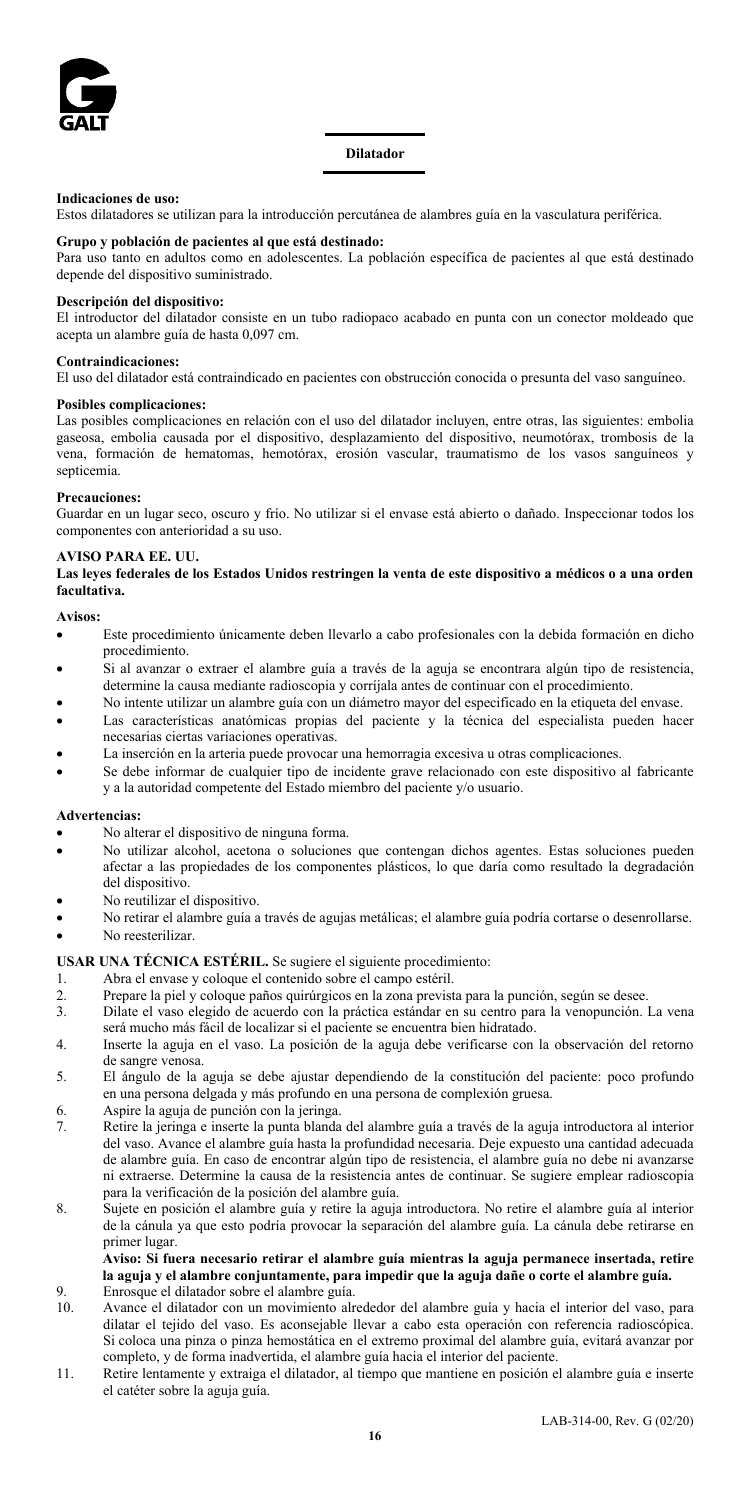**GALT** 12. Retire el alambre guía dejando el catéter en posición.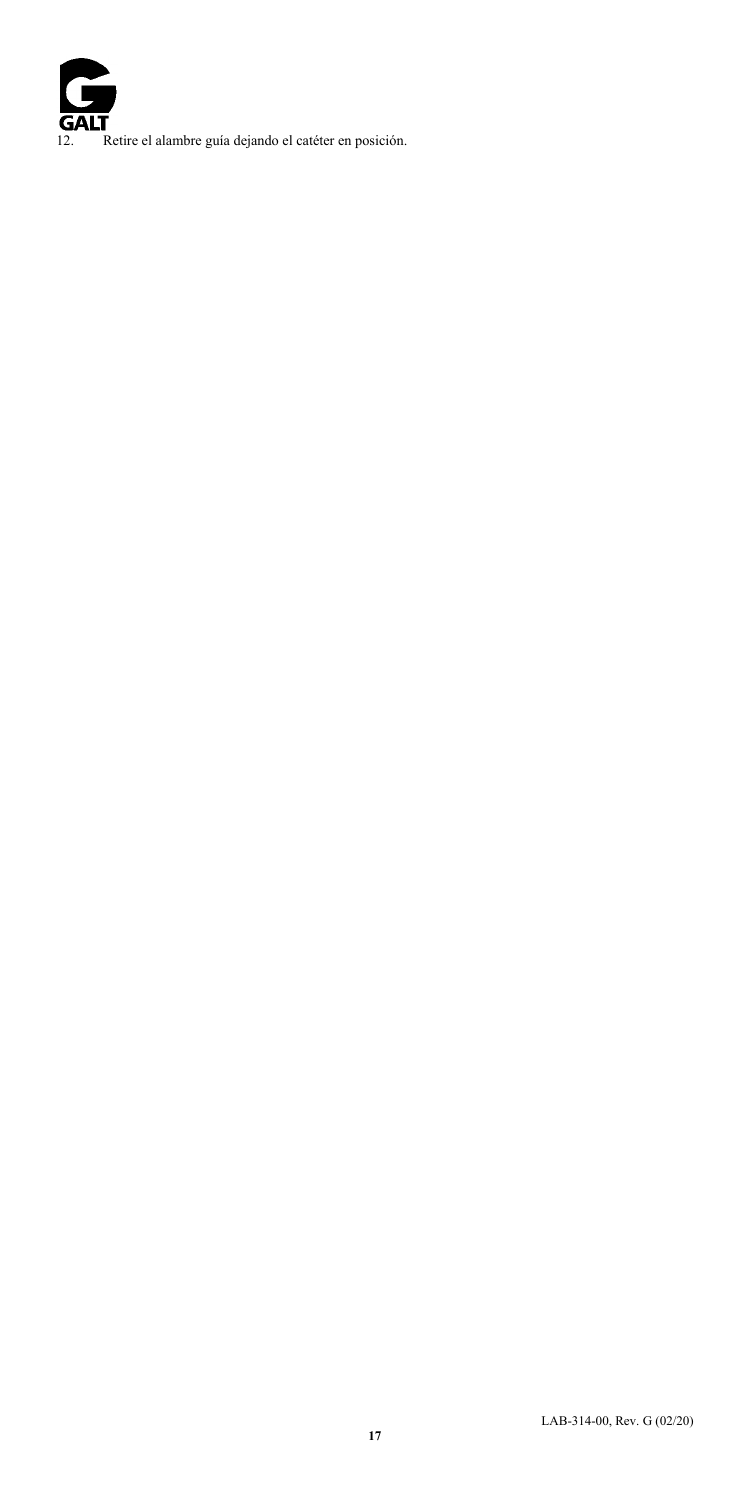

#### **Indikationer för användning:**

Dessa dilatatorer är avsedda för perkutant införande av ledare i det perifera kärlsystemet.

#### **Avsedd patientpopulation och -grupp:**

För användning på både grupper med vuxna och ungdomar. Den specifika målpatientpopulationen beror på den levererade enheten.

#### **Enhetsbeskrivning:**

Dilatorinföringen består av ett tippat röntgentätt rör med ett gjutet nav som klarar upp till 0,097 cm.

## **Kontraindikationer:**

Dilatatorn ska inte användas om patienten har ett känt eller misstänkt stopp i kärlet.

## **Möjliga komplikationer:**

Möjliga komplikationer vid användning av dilatatorn omfattar, men är inte begränsade till, följande: luftemboli, apparatemboli, apparatförskjutning, pneumothorax, ventrombos, hematom, hemothorax, kärlerosion, kärltrauma, sepsis.

#### **Försiktighetsåtgärder:**

Förvaras torrt, mörkt och svalt. Får ej användas om förpackningen är bruten eller skadad. Kontrollera alla komponenter före användning.

#### **FÖRSIKTIGHETSÅTGÄRD I USA**

**Enligt federala lagar (USA) får denna enhet endast säljas av eller efter förskrivning av läkare.**

## **Försiktigt:**

- Denna procedur får endast utföras av yrkesutövande med omfattande utbildning i proceduren.
- Om du känner ett motstånd när du för in eller drar ut ledaren genom nålen ska du fastställa orsaken med hjälp av röntgen och åtgärda orsaken innan du fortsätter med proceduren.
- Försök inte använda en större ledare än den maxdiameter som anges på förpackningsetiketten.
- Enskilda patienters anatomi och läkarens teknik kan kräva olika procedurer.
- Införandet i artären kan orsaka omfattande blödning och/eller andra komplikationer.
- Alla allvarliga incidenter i relation med den här enheten ska rapporteras till tillverkaren och den kompetenta myndigheten etablerad i användarens och/eller patientens medlemsstat.

## **Varningar:**

- Denna enhet får inte ändras på något sätt.
- Använd inte alkohol, aceton eller lösningar som innehåller dessa medel. Sådana lösningar kan påverka plastkomponenternas egenskaper, vilket kan leda till att enheten skadas.
- Denna enhet får inte återanvändas.
- Dra inte ut ledaren genom metallnålar. Ledaren kan då skäras av eller rivas upp.
- Får ej återsteriliseras.

## **ANVÄND STERIL TEKNIK.** Föreslagen procedur:

- 1. Öppna förpackningen och placera innehållet på en steril yta.
- Förbered huden och drapera området för den planerade punkteringen efter behov.
- 3. Vidga det valda kärlet i enlighet med sjukhusets rutiner för venpunktering. Det är mycket enklare att lokalisera venen om patienten är välhydrerad.
- 4. För in nålen i kärlet. Nålens position ska verifieras genom att venöst backflöde observeras.
- 5. Vinkeln på nålen ska justeras beroende på patientens kroppsbyggnad: liten vinkel på en smal person, stor vinkel på en större person.
- 6. Aspirera punkteringsnålen med sprutan.
- 7. Avlägsna sprutan och för in den mjuka spetsen på ledaren genom introducernålen i kärlet. För in ledaren till önskat djup. Lämna lämplig längd av ledaren utanför kroppen. Ledaren får aldrig föras in eller dras ut om du stöter på motstånd. Fastställ orsaken till motståndet innan du fortsätter. Verifiering av ledarens position med hjälp av röntgen rekommenderas.
- 8. Håll ledaren på plats och avlägsna introducernålen. Dra inte tillbaka ledaren i kanylen, det kan göra att ledaren delar sig. Du måste ta bort kanylen först.

## **Försiktigt: Om ledaren måste dras ut när nålen har förts in ska du avlägsna nålen och ledaren som en enhet för att förhindra att nålen skadar eller skär i ledaren.**

## 9. Trä dilatatorn över ledaren.<br>10 För dilatatorn över ledaren

- 10. För dilatatorn över ledaren med en vridande rörelse och in i kärlet för att dilatera vävnaden i kärlet. Observation med röntgen kan rekommenderas. Genom att fästa en klämma eller hemostat i änden av ledaren kan du undvika att oavsiktligt föra in ledaren helt i patienten.
- 11. Håll ledaren på plats och dra sakta ut och avlägsna dilatatorn och sätt i katetern över ledaren.
- 12. Avlägsna ledaren och lämna katetern på plats.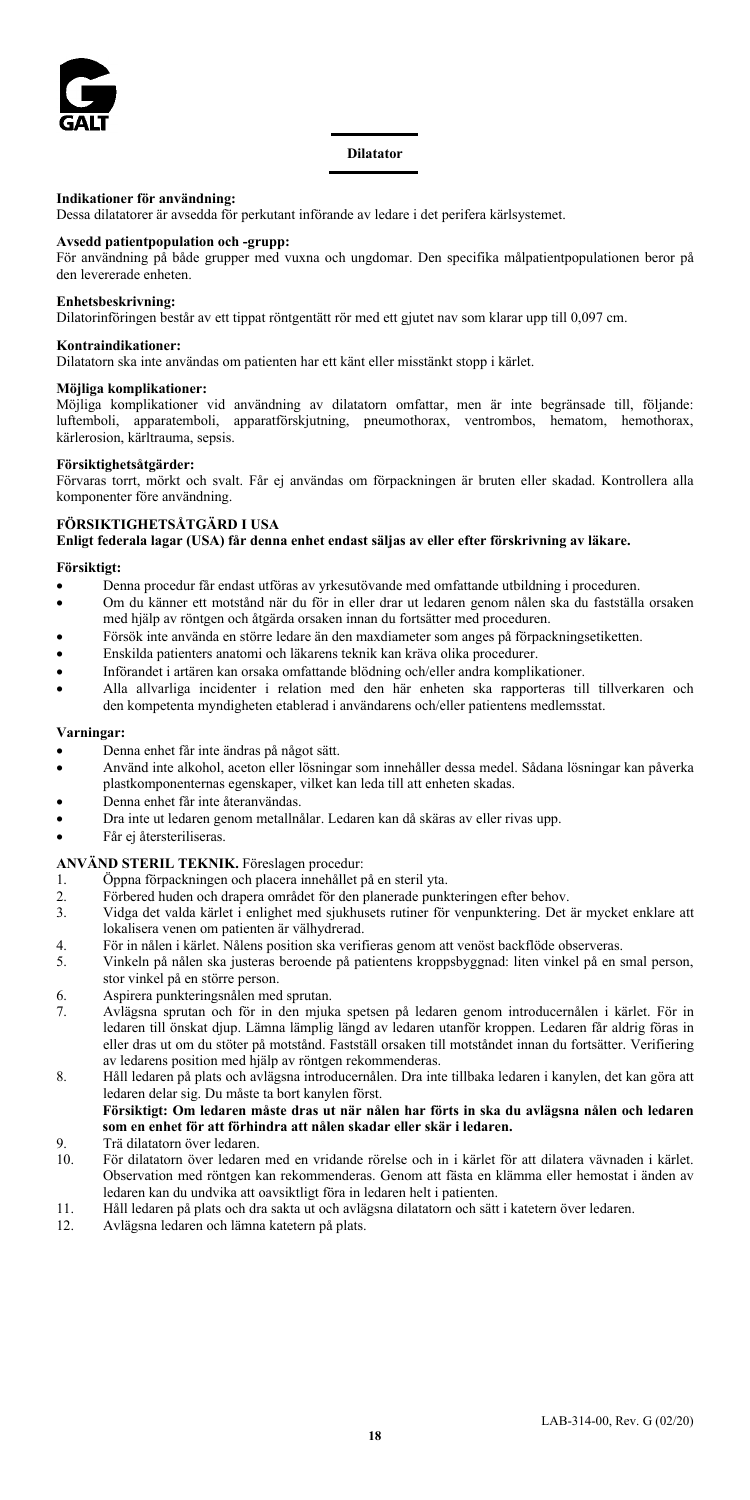

## **DİLATÖR**

#### **Kullanım Endikasyonları:**

Bu dilatörler, kılavuz tellerin periferik damara perkütan yerleştirilmesi için kullanılır.

#### **Hedef Hasta Popülasyonu ve Grubu:**

Hem yetişken hem de adolesan gruplarında kullanım içindir. Spesifik hedef hasta popülasyonu gönderilen cihaza bağlıdır.

#### **Cihaz Tanımı:**

Dilatör introdüseri, maksimum 0,096 cm'yi kabul eden kalıplı bir bağlantı göbeği olan uçlu bir radyopak tüpten oluşur.

## **Kontrendikasyonlar:**

Hastanın damarında bilinen veya şüpheli tıkanıklığı varsa dilatörün kullanımı kontrendikedir.

#### **Olası Komplikasyonlar:**

Dilatörün kullanımı ile ilişkili olası komplikasyonlar aşağıdakileri içermektedir ancak bunlarla sınırlı değildir: Hava embolisi, cihaz embolisi, cihazın yerinden çıkması, pnömotoraks, ven trombozu, hematom oluşumu, hemotoraks, damar erozyonu, damarlarda yaralanma, sepsis.

#### **Önlemler:**

Kuru, karanlık ve serin bir yerde saklayın. Ambalaj açılmışsa veya hasarlıysa kullanmayın. Kullanmadan önce tüm bileşenleri inceleyin.

#### **ABD DİKKAT**

**Federal (ABD) kanun, bu cihazın satışını bir hekim tarafından veya hekim talimatıyla yapılacak şekilde sınırlandırmaktadır.** 

#### **Dikkat edilmesi gereken noktalar:**

- Bu prosedür sadece bu prosedür konusunda ayrıntılı eğitim almış uzmanlarca gerçekleştirilmelidir.
- Kılavuz teli iğneden ilerletirken ya da geri çekerken dirençle karşılaşılırsa, prosedüre devam etmeden önce floroskopi ile nedenini belirleyin ve düzeltin.
- Bir kılavuz teli ambalaj etiketinde belirtilen maksimum çapın üzerinde kullanmaya çalışmayın.
- Farklı hasta anatomisi ve hekim tekniği prosedürel değişiklikler gerektirebilir.
- Artere yerleştirme aşırı kanamaya ve/veya diğer komplikasyonlara neden olabilir.
- Bu cihaz ile ilişkili herhangi bir ciddi olay üreticiye ve kullanıcının ve/veya hastanın yerleşik olduğu Üye Ülkedeki yetkili makama bildirilmelidir.

#### **Uyarılar:**

- Bu cihazda hiçbir şekilde değişiklik yapmayın.
- Alkol, aseton veya bu ajanları içeren çözeltiler kullanmayın. Bu çözeltiler plastik bileşenlerin özelliklerini etkileyebilir ve cihazın bozulmasına neden olabilir.
- Bu cihazı yeniden kullanmayın.
- Kılavuz teli metal iğneler yoluyla geri çekmeyin; kılavuz tel kopabilir veya açılabilir.
- Yeniden sterilize etmeyin.

#### **STERİL TEKNİK KULLANIN.** Önerilen prosedür:

- 1. Ambalajı soyarak açın ve içindekileri steril bir alana yerleştirin.
- 2. Cildi hazırlayın ve öngörülen damar ponksiyon bölgesini istendiği gibi örtün.
- 3. Damar kesme için standart hastane uygulaması uyarınca seçilen damarı şişirin. Hasta yeterli su almışsa damarın yerini bulmak çok daha kolay olacaktır.
- 4. İğneyi damara yerleştirin. İğne konumu venöz kan dönüşü gözlemlenerek doğrulanmalıdır.
- 5. İğnenin açısı hastanın yapısına bağlı olarak ayarlanmalıdır: zayıf bir kişide yüzeysel, kilolu bir kişide daha derin.
- 6. Şırınga kullanarak delme iğnesini aspire edin.
- 7. Şırıngayı çıkarın ve kılavuz telin yumuşak ucunu introdüser iğnesinden damara yerleştirin. Kılavuz teli istenen derinliğe ilerletin. Uygun ölçüde kılavuz teli açıkta bırakın. Dirençle karşılaşıldığında kılavuz tel asla ilerletilmemeli veya geri çekilmemelidir. Devam etmeden önce direncin nedenini belirleyin. Kılavuz tel konumu için floroskopik doğrulama önerilir.
- 8. Kılavuz teli olduğu yerde tutun ve introdüser iğnesini çıkarın. Kılavuz telin ayrılmasına neden olacağı için kılavuz teli kanül içerisine geri çekmeyin. İlk önce kanül çıkarılmalıdır.

#### **Dikkat: İğne yerleştirilmiş durumdayken kılavuz telin geri çekilmesi gerekirse, iğnenin kılavuz tele zarar vermesini veya kılavuz teli koparmasını önlemek için hem iğne hem de teli bir ünite olarak çıkarın.**

- 9. Dilatörü kılavuz tel üzerinden geçirin.
- 10. Damardaki dokuyu genişletmek için dilatörü kılavuz tel üzerinden damarın içine döndürme hareketiyle ilerletin. Floroskopik gözlem önerilebilir. Kılavuz telin proksimal ucuna bir klemp veya bir hemostat takmak kılavuz telin tamamının hastanın içinde yanlışlıkla ilerletilmesini önleyecektir.
- 11. Kılavuz teli konumunda tutarken dilatörü yavaşça geri çekip çıkarın ve kılavuz tel üzerinden kateteri yerleştirin.
- 12. Kateteri konumunda bırakarak kılavuz teli çıkarın.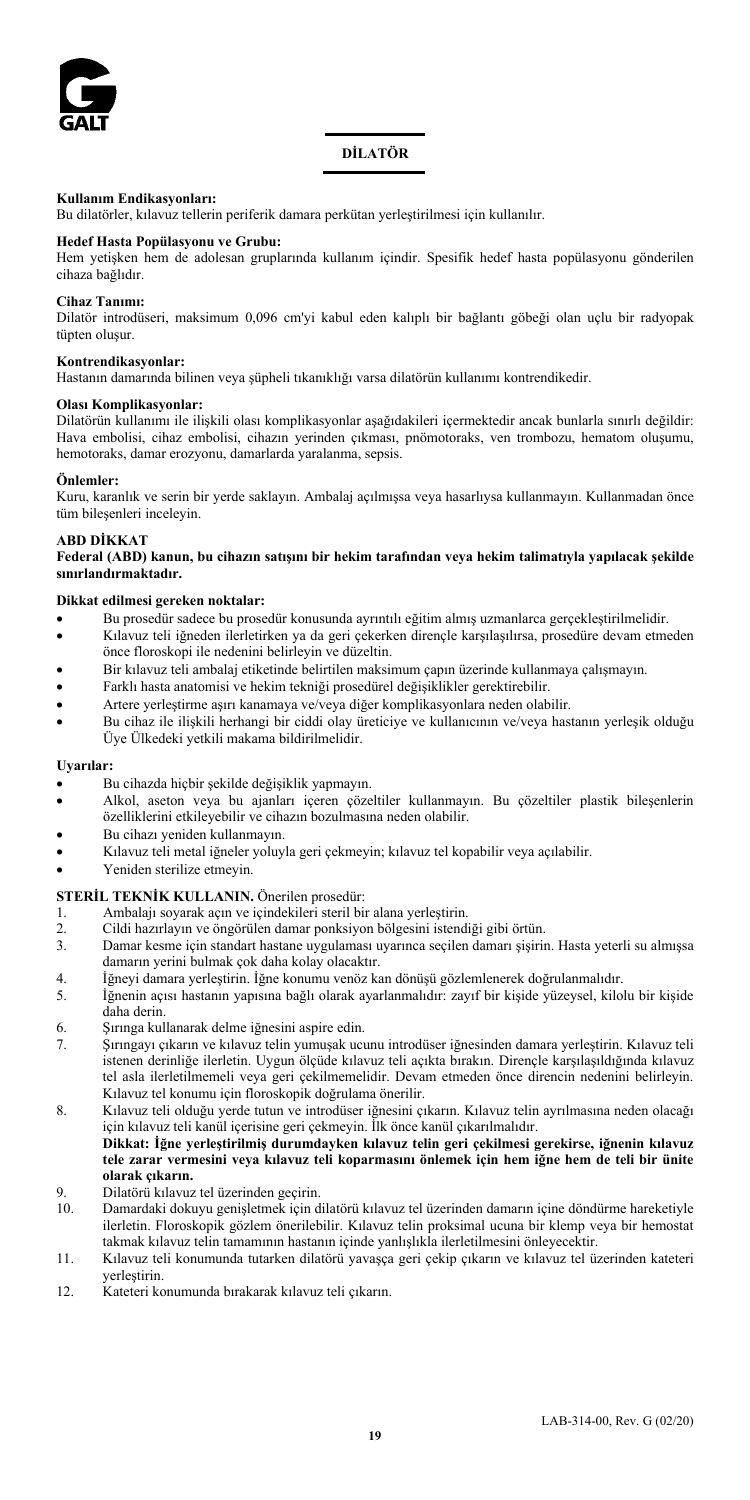

## **DILATOR**

#### $\mathcal{L}$ ٦

Outer Diameter Length Length Length Length Length Length Length Length Length Length Length Length Length Length Length Length Length Length Length Length Length Length Length Length Length Length Length Length Length Leng udvendig diameter længde Buitendiameter lengte lengte lengte lengte lengte lengte lengte lengte lengte lengte lengte lengte lengte lengte lengte lengte lengte lengte lengte lengte lengte lengte lengte lengte lengte lengte lengte lengte lengte leng Diamètre extérieur Außendurchmesser Länge Länge Länge Länge Länge Länge Länge Länge Länge Länge Länge Länge Länge Länge Länge Län Εξωτερική διάμετρος μήκος μήκος μήκος μήκος μήκος μήκος μήκος μήκος μήκος μήκος μήκος μήκος με το μεταφορείο μ Külső átmérő **hossz**<br>
hossz<br>
lunghezza Diametro esterno lunghezza ytre Diameter Lengde Lengde Lengde Comprimento Diâmetro exterior comprimento Diámetro exterior longitud ytterdiameter<br>Dış Çap

# $\overline{\phantom{a}}$ Uzunluk

Galt Medical Corp EMERGO EUROPE 2220 Merritt Drive **U.S.A. www.galtmedical.com**

Prinsessegracht 20 Garland, TX 75041 2514 AP The Hague The Netherlands